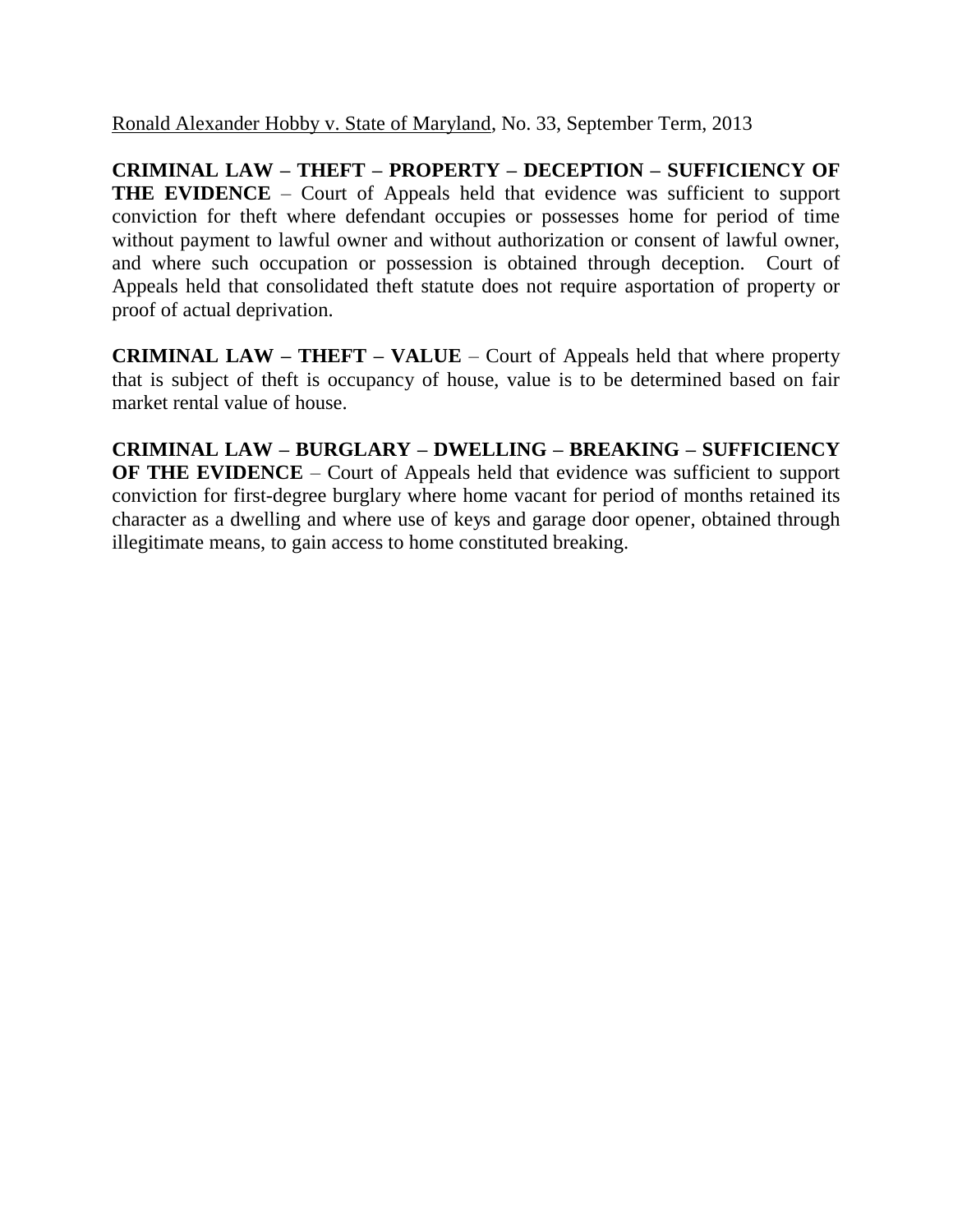Circuit Court for Charles County Case No. 08-K-10-001027

Argued: December 5, 2013

## IN THE COURT OF APPEALS

# OF MARYLAND

No. 33

September Term, 2013 \_\_\_\_\_\_\_\_\_\_\_\_\_\_\_\_\_\_\_\_\_\_\_\_\_\_\_\_\_\_\_\_\_\_\_\_\_\_

## RONALD ALEXANDER HOBBY

v.

## STATE OF MARYLAND \_\_\_\_\_\_\_\_\_\_\_\_\_\_\_\_\_\_\_\_\_\_\_\_\_\_\_\_\_\_\_\_\_\_\_\_\_\_

Barbera, C.J., Harrell Greene Adkins McDonald Watts McAuliffe, John (Retired, Specially Assigned),

JJ.

Opinion by Watts, J. \_\_\_\_\_\_\_\_\_\_\_\_\_\_\_\_\_\_\_\_\_\_\_\_\_\_\_\_\_\_\_\_\_\_\_\_\_\_

\_\_\_\_\_\_\_\_\_\_\_\_\_\_\_\_\_\_\_\_\_\_\_\_\_\_\_\_\_\_\_\_\_\_\_\_\_\_

Filed: January 24, 2014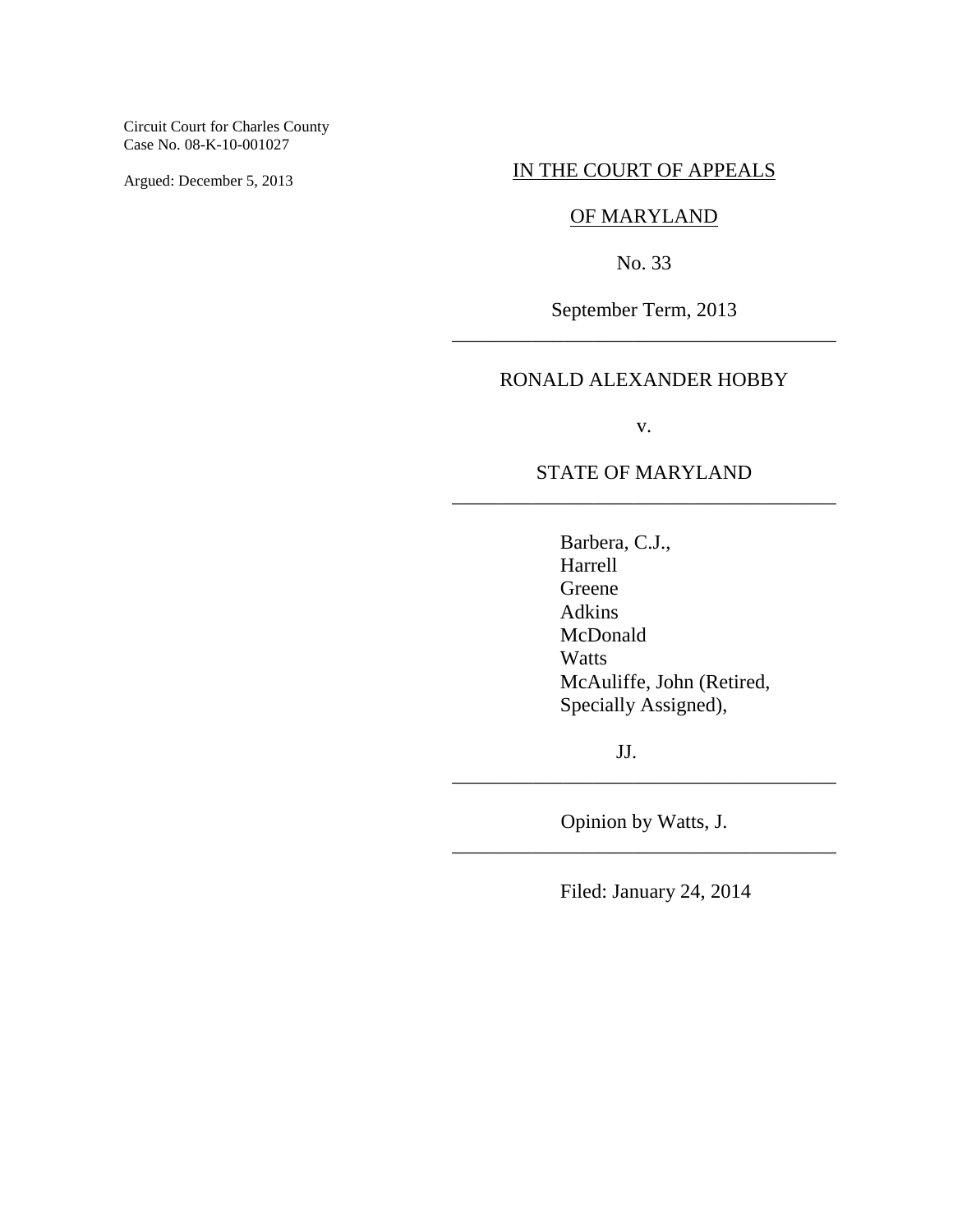Ronald Alexander Hobby ("Petitioner") was charged with, and convicted of, theft of property valued in excess of \$100,000 and related offenses arising out of his unauthorized occupancy of a home for a period of approximately seven months. We must decide whether the evidence was sufficient to support the convictions for: (I) theft; (II) theft of property valued in excess of \$100,000; and (III) first-degree burglary.

For the below reasons, we hold that: (I) the evidence was sufficient to support a conviction for theft; (II) the evidence was insufficient to support a conviction for theft of property valued in excess of \$100,000, but was sufficient to support a conviction for theft of property having a value of at least \$10,000, but less than \$100,000; and (III) the evidence was sufficient to support a conviction for first-degree burglary.

### **BACKGROUND**

Petitioner was indicted in the Circuit Court for Charles County on five charges: theft of property valued in excess of \$100,000, forgery, uttering a false document, identity fraud, and first-degree burglary.

From March 23 to March 24, 2011, the circuit court conducted a jury trial at which the following evidence was adduced. In 2007, Dr. Coryse Brathwaite had a single-family dwelling built at 2742 Kirk Drive ("the property") in Waldorf. Brathwaite had a mortgage on the home in the amount of approximately \$900,000, and owed the builder an additional \$500,000. Brathwaite's monthly mortgage payment was approximately \$6,000, and her monthly payment to the builder was between \$2,500 and \$3,500. Brathwaite resided in the home from June 2007 until July 2009, at which point she moved out due to "financial difficult[ies]" and offered the property for sale with a realtor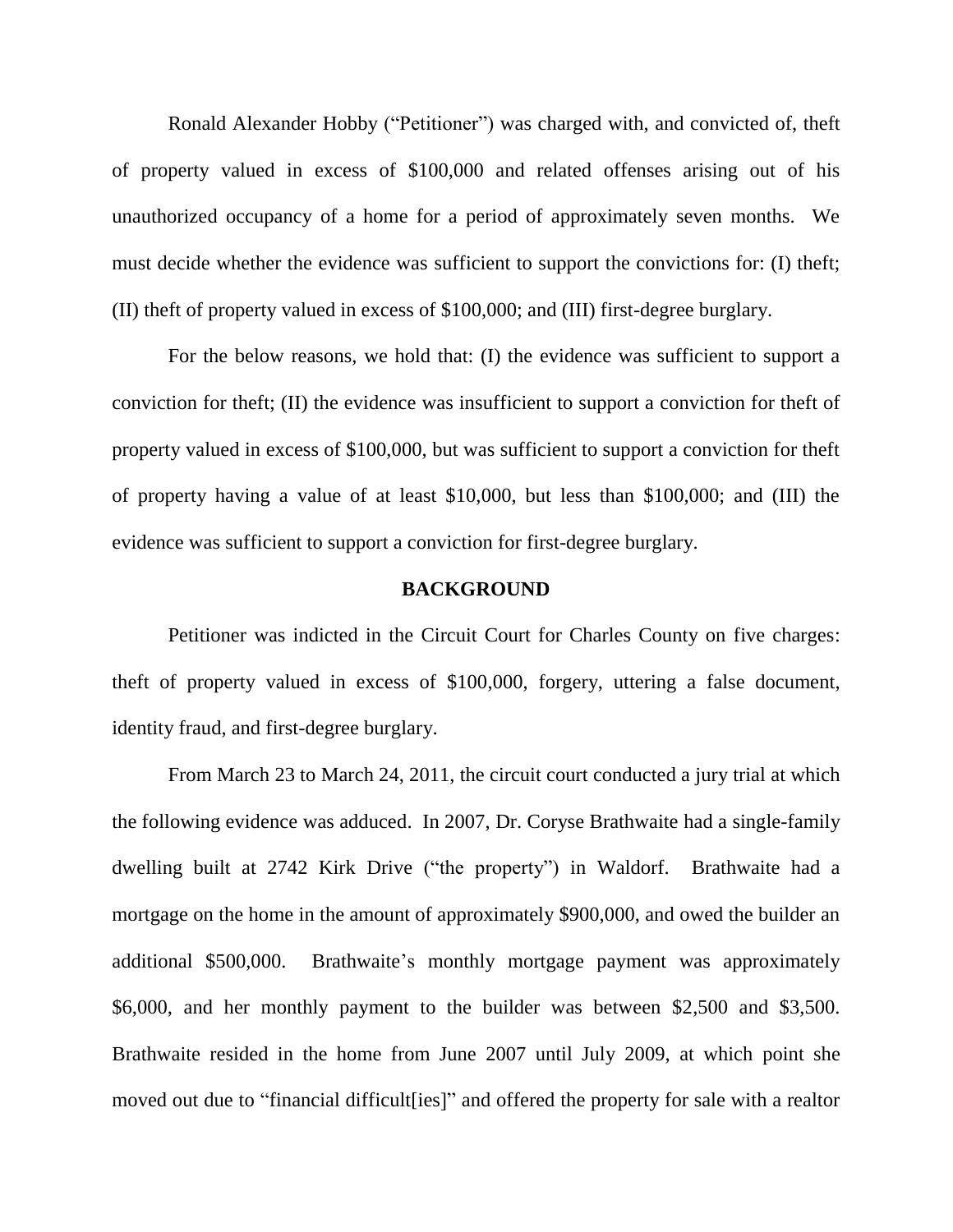from Coldwell Banker. At the time that Brathwaite moved out, the property was in "[e]xcellent condition" and "[e]verything was intact"; all of the doors and windows were closed and secured.

Brathwaite did not know Petitioner and did not authorize him to occupy the property. Brathwaite learned of an alleged lease between herself and Petitioner<sup>1</sup> after receiving a letter from the successful foreclosure bidder Severn Savings Bank FSB ("Severn Bank"), which alleged that she had been using the property to collect rent money that belonged to Severn Bank. Upon receiving the letter, Brathwaite telephoned Severn Bank to advise that she did not know of any lease involving the property. Brathwaite testified that the signature on the lease was not hers; that she never signed any lease involving the property; and that Petitioner did not have authority or permission to put her name on the lease. Brathwaite did not know an individual named "Derrick Williams"<sup>2</sup> and denied giving anyone named Derrick Williams permission to put her information on a lease.

Kimberly Washington, a real estate agent, identified Petitioner as a former client who had used her services to list his home in Fort Washington, Maryland, for sale in 2008. After expiration of the listing agreement, the Fort Washington home was eventually sold at foreclosure. Thereafter, Petitioner contacted Washington regarding

<sup>&</sup>lt;sup>1</sup>On its face, the lease agreement purported to be a lease of 2742 Kirk Drive between Brathwaite and Petitioner.

<sup>&</sup>lt;sup>2</sup>According to Petitioner's wife, an individual named Derrick Williams, who described himself as working for a property management company and representing the owner of 2742 Kirk Drive, arranged the lease of the property.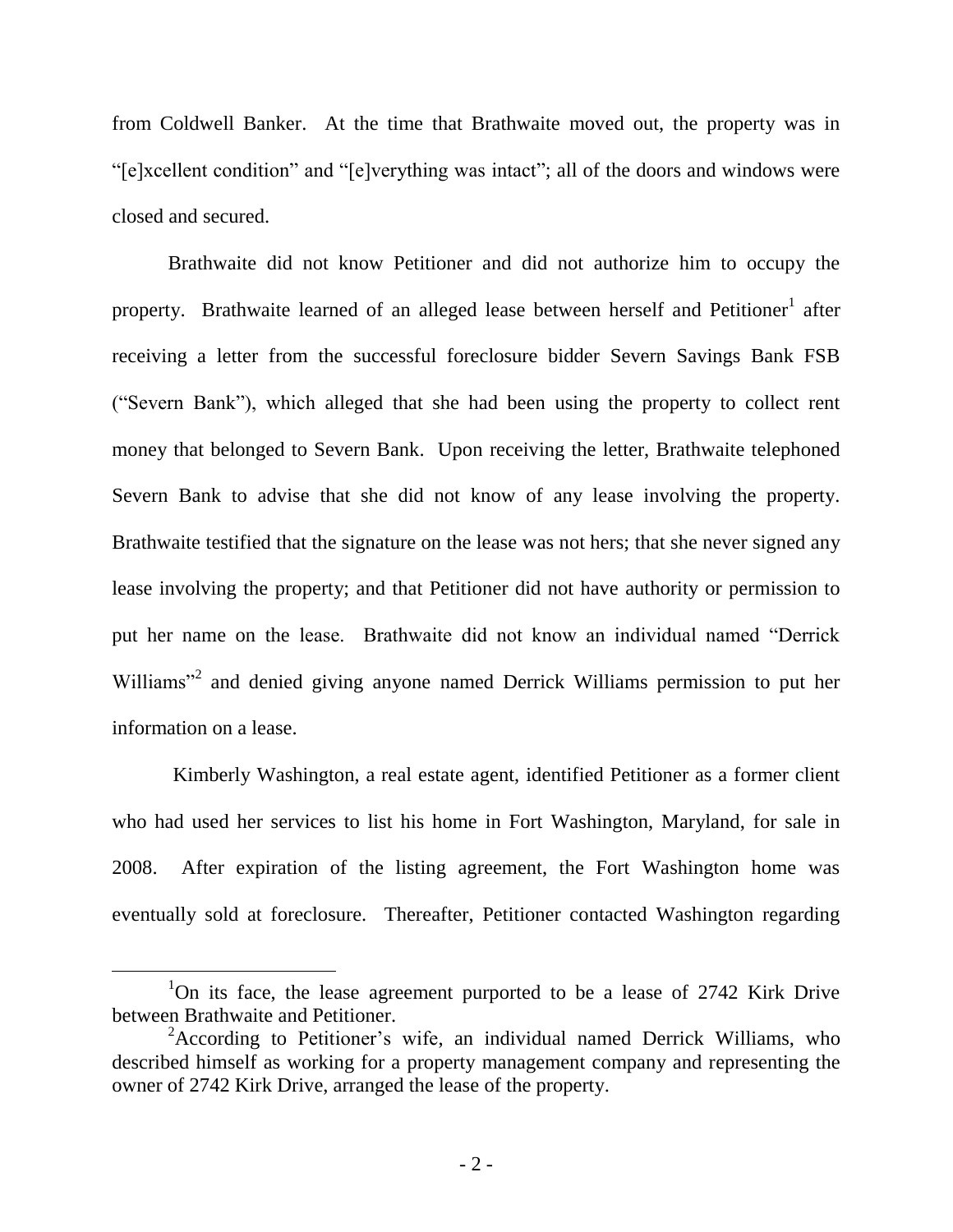2742 Kirk Drive, which was for sale, and advised that he and his wife were interested in purchasing the property. Washington prepared a sales contract for Petitioner and his wife, offering \$450,000 to purchase the home. Severn Bank rejected the offer. According to Washington, after informing Petitioner that the offer had been rejected, she had no contact with him about the property until she received a telephone call from a detective.

Andrea Colander, general counsel and vice president of Severn Bank, testified that on July 26, 2010, the property located at 2742 Kirk Drive was sold at foreclosure auction to Severn Bank. After the foreclosure sale, Colander began working on behalf of Severn Bank to take possession of the property, and was notified that the property was occupied by a tenant pursuant to a lease agreement. Colander obtained a copy of the purported lease. Believing the lease to be legitimate, Colander filed a motion for possession of the property with the circuit court and served Petitioner with a copy of the motion.

Colander noticed that the purported lease did not contain a provision designating a rental amount and that the lease term began after foreclosure proceedings had been initiated. Thus, Colander filed an "amended possessory order," notifying the circuit court of the above. Colander believed that Petitioner and Brathwaite "were in cahoots to try to pull a fast one on the bank." On August 4, 2010, Colander wrote letters to Petitioner and Brathwaite alleging fraud. On August 5, 2010, Brathwaite telephoned Colander, denied the existence of any lease, and told Colander that she did not know Petitioner. As a result, Colander notified the sheriff"s office that she believed there was a "squatter" at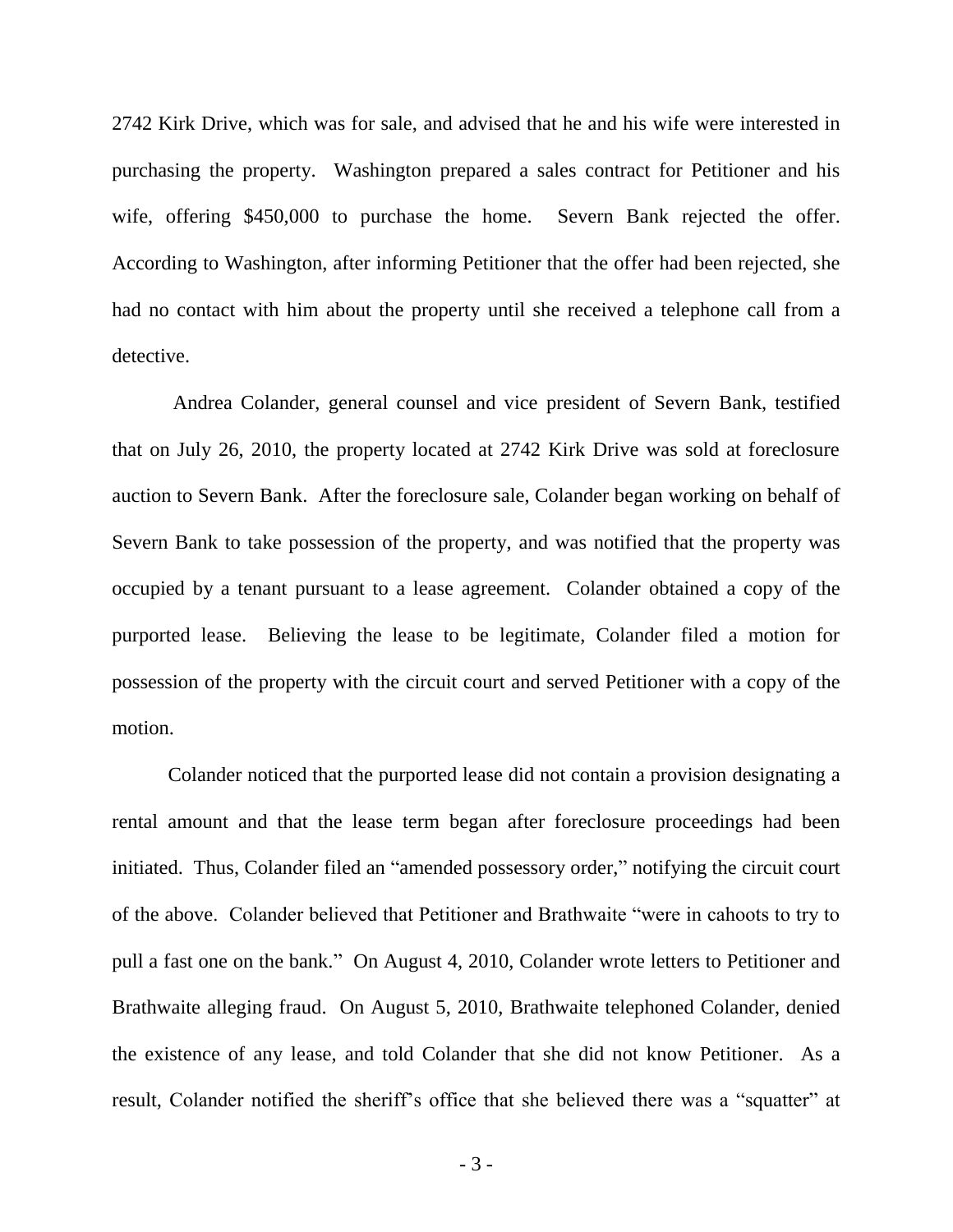2742 Kirk Drive. Colander filed an amended motion with the circuit court, stating that the purported lease for 2742 Kirk Drive was a "fraudulent lease[.]"

On September 29, 2010, Severn Bank obtained a writ of possession for the property, and Colander contacted the sheriff"s office to execute the writ. According to Colander, Severn Bank"s re-sale of the property was "delayed by a number of months" as a result of issues arising out of Petitioner"s tenancy; namely, Severn Bank was unable to take action or to show the property to potential purchasers until after Petitioner had been evicted and the property had been cleaned and repaired. Approximately forty-five days before the start of Petitioner"s trial, Severn Bank sold the property for \$650,000. According to Colander, Petitioner left the property in late September or early October 2010.

Nathaniel Swinton lived next door to 2742 Kirk Drive and met Petitioner in late February or early March 2010. Swinton testified that Petitioner resided at 2742 Kirk Drive for approximately six months.

On August 26, 2010, the lead investigator in the case, Detective Elizabeth Clark of the Charles County Sheriff"s Office, met with Petitioner at 2742 Kirk Drive. During the meeting, Petitioner told Detective Clark that he was renting the property from Brathwaite. Detective Clark asked Petitioner for copies of checks as proof of the rental arrangement. Petitioner told Detective Clark that, although he did not have the paperwork in his possession at that time, he would provide her with the documentation at a later date. Petitioner did not mention Derrick Williams during the meeting.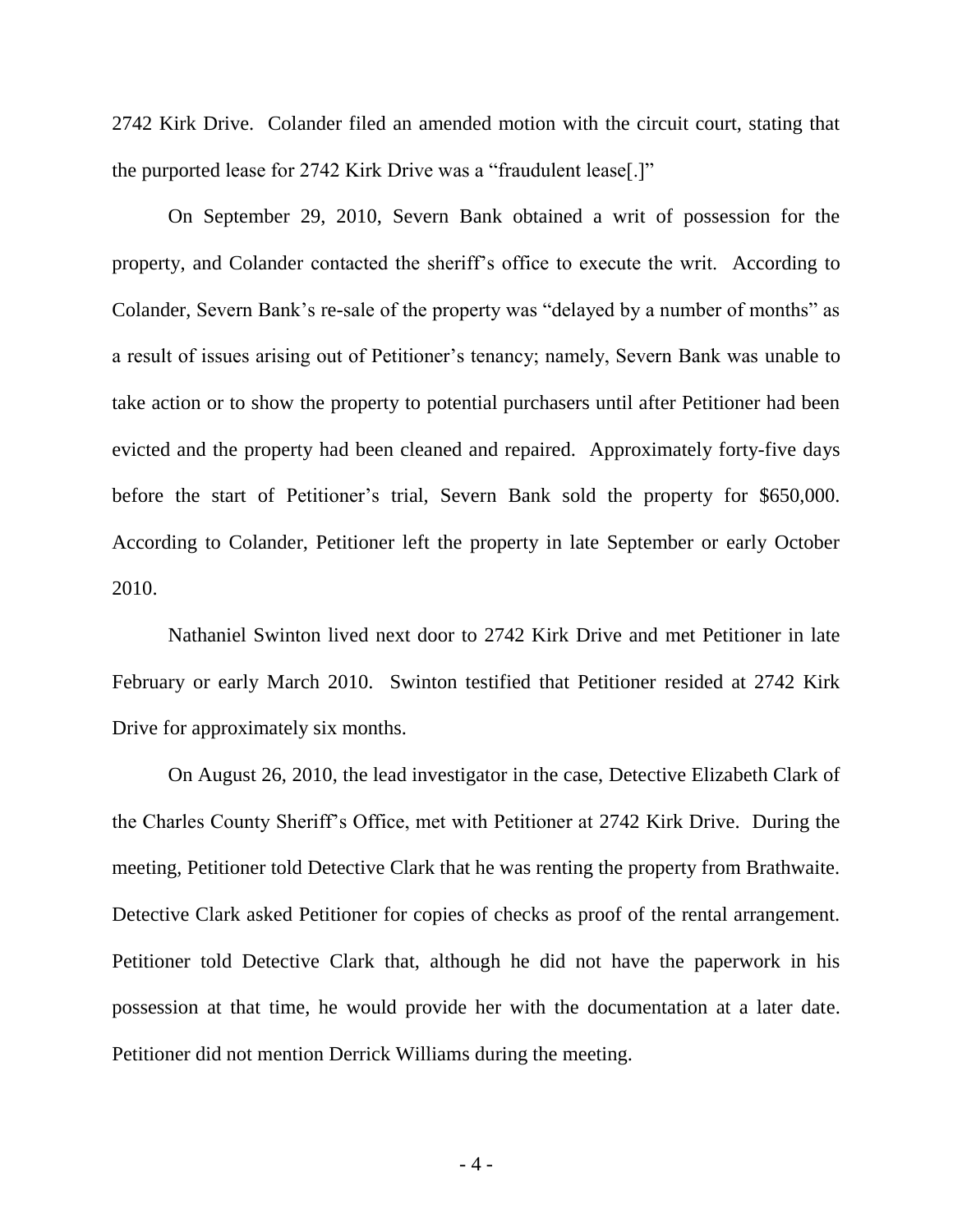On September 15, 2010, during a telephone conversation, Detective Clark informed Petitioner that Brathwaite"s signature on the purported lease was a forgery. Petitioner told Detective Clark that he was unaware of any forged signature and stated that he was renting the property from someone other than Brathwaite, and that he would contact her later with that information. Detective Clark received an affidavit signed by Brathwaite, and compared Brathwaite's signature on the affidavit to the signature on the purported lease. According to Detective Clark, the signatures appeared to have been made by different people.

Michelle Hobby ("Michelle"), Petitioner"s wife, testified, on his behalf, that the adjustable rate mortgage on the home that she and Petitioner owned in Fort Washington adjusted and more than doubled their monthly mortgage payment, and that they ultimately lost the home in foreclosure. According to Michelle, she and Petitioner first met Derrick Williams, in 2008, when he brought potential purchasers to view their home, which they were attempting to sell. In December 2009, Williams contacted Michelle and Petitioner and informed them that "he had a property in Waldorf that was for rent" for \$3,500 per month for one year. In January 2010, Michelle and Petitioner met Williams at 2742 Kirk Drive. According to Michelle, Williams entered a code at the front gate of the property and opened the front door of the home with a key. Two or three days after the viewing, Michelle contacted Williams to advise that she and Petitioner wanted to rent the home.

Michelle testified that on February 1, 2010, Williams visited her home in Fort Washington to deliver the purported lease for 2742 Kirk Drive, and she observed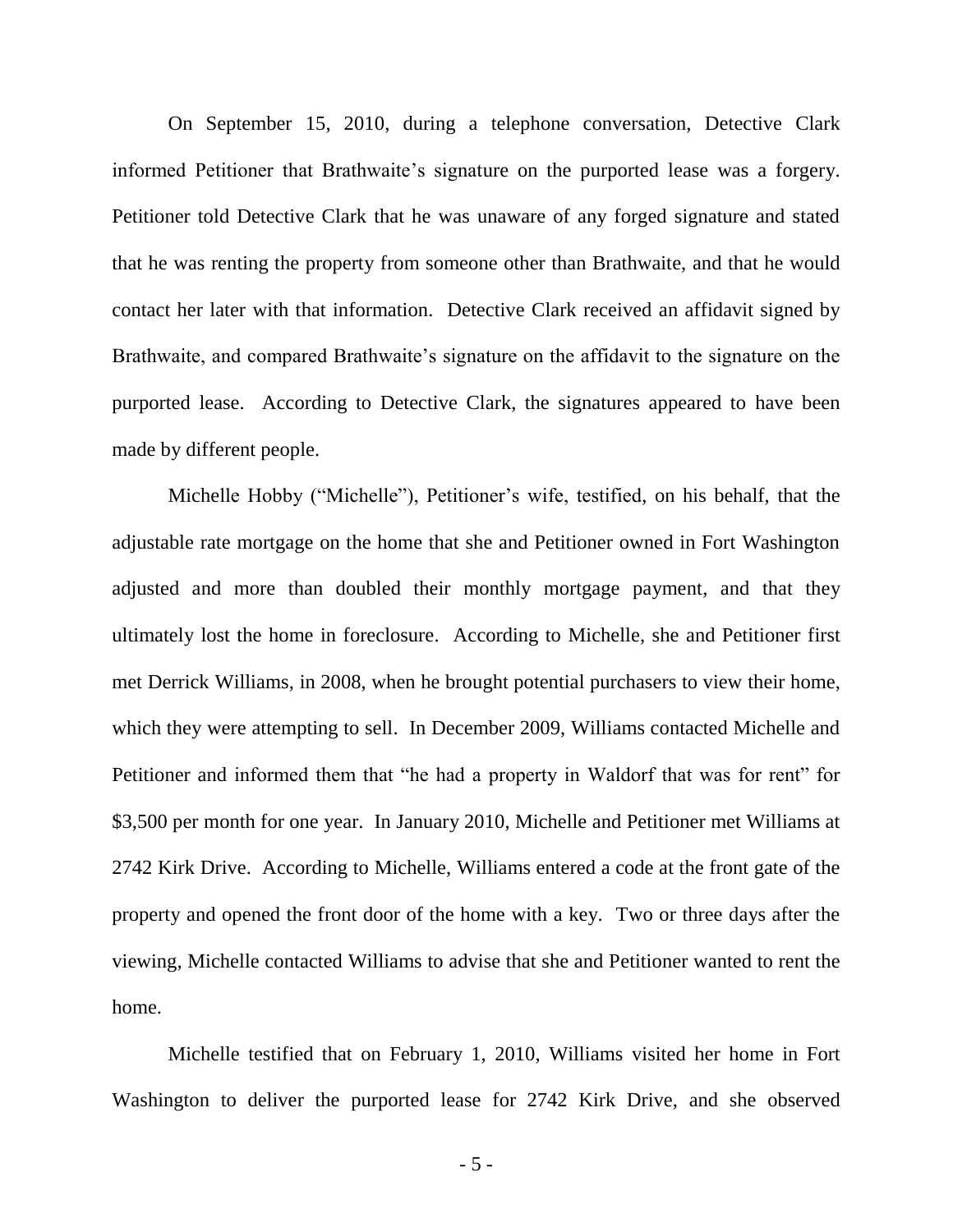Petitioner sign the lease with Brathwaite's signature already on the document at the time. Michelle testified that she and Petitioner paid \$7,000 in cash to Williams upon signing the lease to cover the first month"s rent and the security deposit. In March 2010, Michelle, Petitioner, and their family moved into the home at 2742 Kirk Drive. Michelle and Petitioner set up utilities and cable in their own names. Michelle testified that on April 1, 2010, Williams visited the property to collect a rent payment in the amount of \$3,500, which Michelle and Petitioner paid in cash. In mid-April 2010, Michelle and Petitioner received a letter in the mail from Severn Bank indicating that the property at 2742 Kirk Drive was in foreclosure. Michelle testified that, as a result, she attempted to contact Williams several times by telephone, leaving messages to no avail, and near the end of April 2010, Williams's "[tele]phone was disconnected."

According to Michelle, at the end of April 2010, she and Petitioner telephoned Severn Bank and spoke with John Marhefka in the bank"s foreclosure department. Michelle advised that she and her family were living in the home at 2742 Kirk Drive and had received the foreclosure notice. Marhefka told them that "there was nothing that he could do" because Severn Bank did not own the property. Michelle testified that she and Petitioner did not make any rent payments afterward because they were unable to get in contact with Williams or Brathwaite. According to Michelle, she telephoned Severn Bank once a month for a status update and was told by Marhefka that there was "nothing [Severn Bank] could do until [it] had possession of the property." On July 23, 2010, upon Marhefka"s request, Michelle faxed a copy of the purported lease.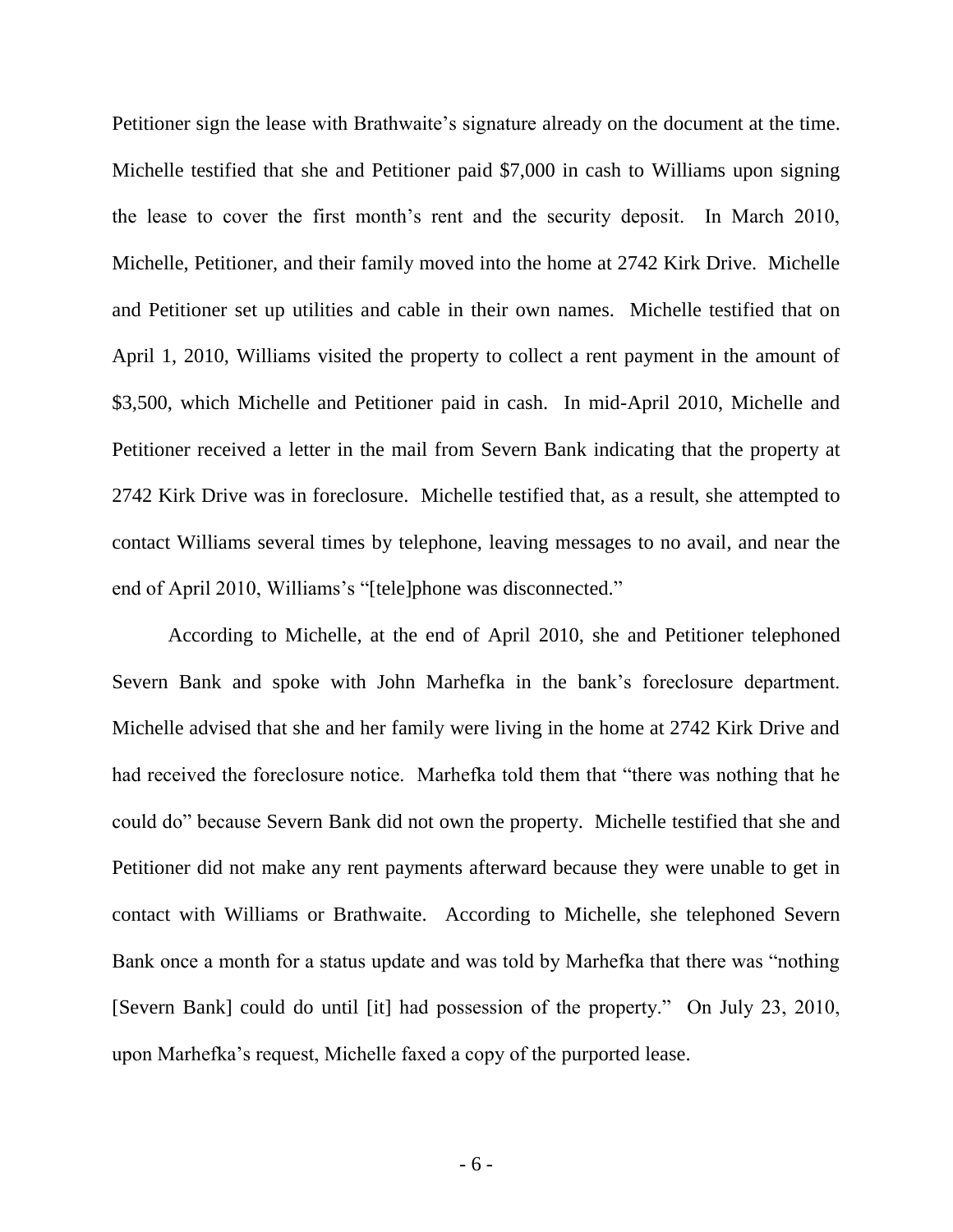In September 2010, Michelle was notified that the purported lease was a forgery. Michelle testified that she and her family moved out of the property on or around October 1, 2010, which was the earliest possible opportunity after learning that the purported lease was a forgery. According to Michelle, the family used two sets of keys and a garage door opener supplied by Williams to enter the home, and Petitioner left the two sets of keys and garage door opener in the mailbox when the family moved out. Michelle testified that, during their occupancy of 2742 Kirk Drive, neither Severn Bank nor Brathwaite asked them to pay rent, and Severn Bank never requested permission to show the house. Michelle acknowledged that no rent was paid after April 1, 2010.

Marhefka, a senior vice president and chief risk officer for Severn Bank, did not recall speaking with Michelle. Marhefka recalled, however, a telephone conversation he had with Petitioner on March 19, 2010, when Petitioner told Marhefka that he was a tenant at 2472 Kirk Drive and wanted to purchase the home. On July 23, 2010, in response to Marhefka"s request, Petitioner provided a copy of the purported lease.

At the close of the State's case, Petitioner moved for judgment of acquittal, contending that the theft charge had not been proven because the house "wasn"t taken or moved or in any way hidden[,]" and arguing that there was no testimony as to any financial loss incurred by Severn Bank. As to first-degree burglary, Petitioner asserted that there was no intent to commit theft of any property and no breaking as he was given keys and a garage door opener to enter the house. The State responded that "asportation is not a requirement for theft" and that theft can be proven through the exertion of "unauthorized control over . . . property." The State argued that because Brathwaite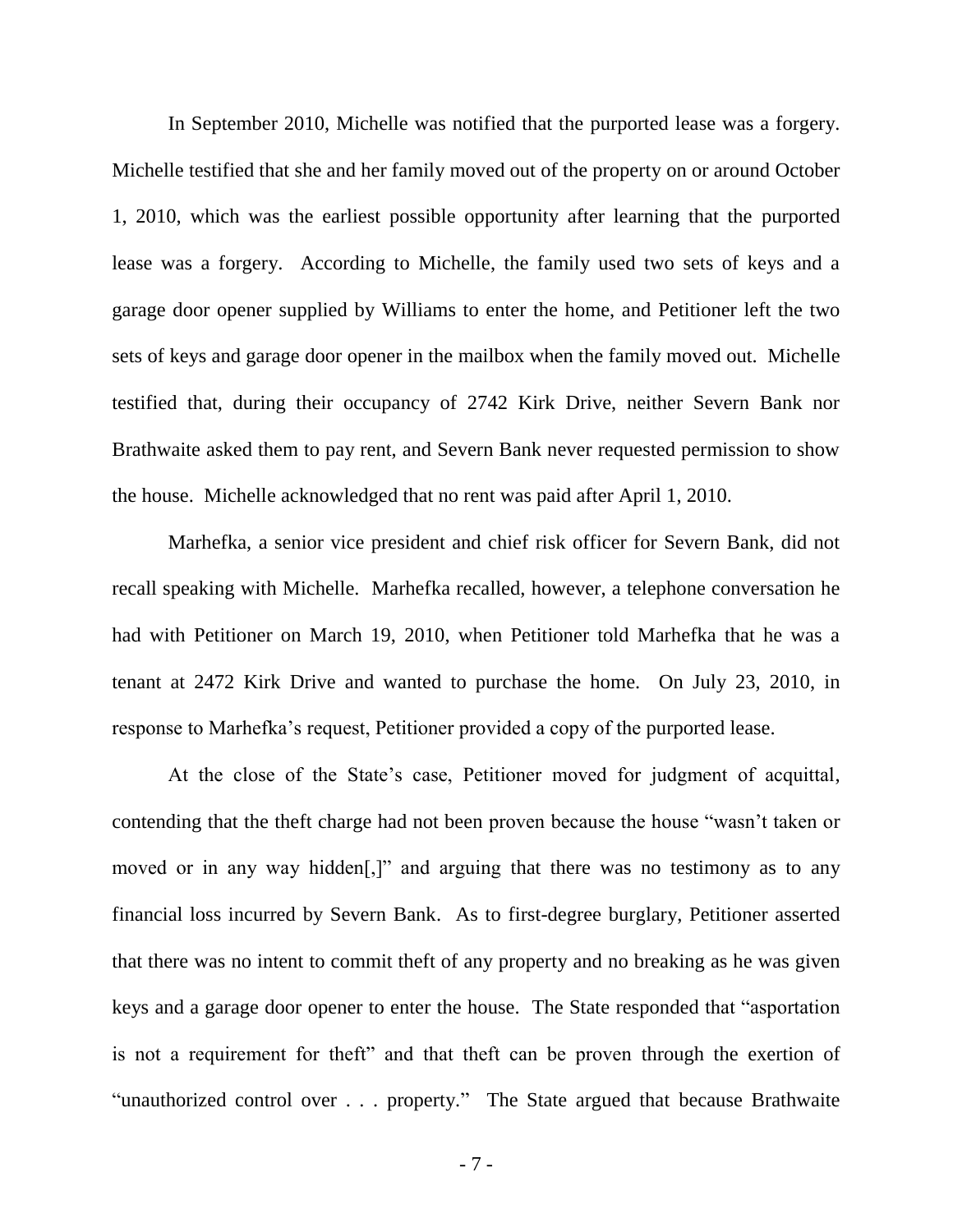testified that the house was locked and secured when she left, Petitioner had gained access into the house with the intent to exert unauthorized control over the house. The circuit court denied the motion for judgment of acquittal.

After the court's ruling, before the presentation of additional evidence, Petitioner augmented the motion for judgment of acquittal arguing as to first-degree burglary that the house was not a dwelling because it was vacant and not intended to be used as an abode and place for persons to sleep. The circuit court reserved ruling on the issue.

At the close of all the evidence, Petitioner renewed the motion for judgment. As

to theft, Petitioner argued:

If you look at unauthorized control or control by deception . . . there has to be evidence of an intent to deprive the owner. Now, it's a situation in which they are in a lease situation. The Hobbys -- And the State has never offered any evidence indicating that [Petitioner] claiming this as his own, meaning this is, he's exerting his dominion and control to the exclusion of anyone else. There's no evidence that [] Brathwaite didn't want to get back in there, or that if she had that they wouldn"t have left. There"s plenty of evidence indicating that they didn"t even control, either the bank didn"t even own the property or have poss -- I guess there's still a possessory interest even if it's attenuated but, nonetheless, there's certainly no intent to deprive either [] Brathwaite or the bank of that property that they happen to reside in. Now, I think when you"re looking at authorizing exertion and control cases, that deprivation, what is the deprivation? I don"t believe the State's made that case at this point and it's not in the light most favorable to the State. I do believe there"s some serious issues here as to whether they can say deprivation. As soon as they"re told to leave, they leave.

The circuit court denied the motion. Thereafter, the circuit court instructed the jury, without objection, as to first-degree burglary and two theories of theft–(1) willfully and knowingly obtaining or exerting unauthorized control over property and (2) obtaining control over property by willfully or knowingly using deception.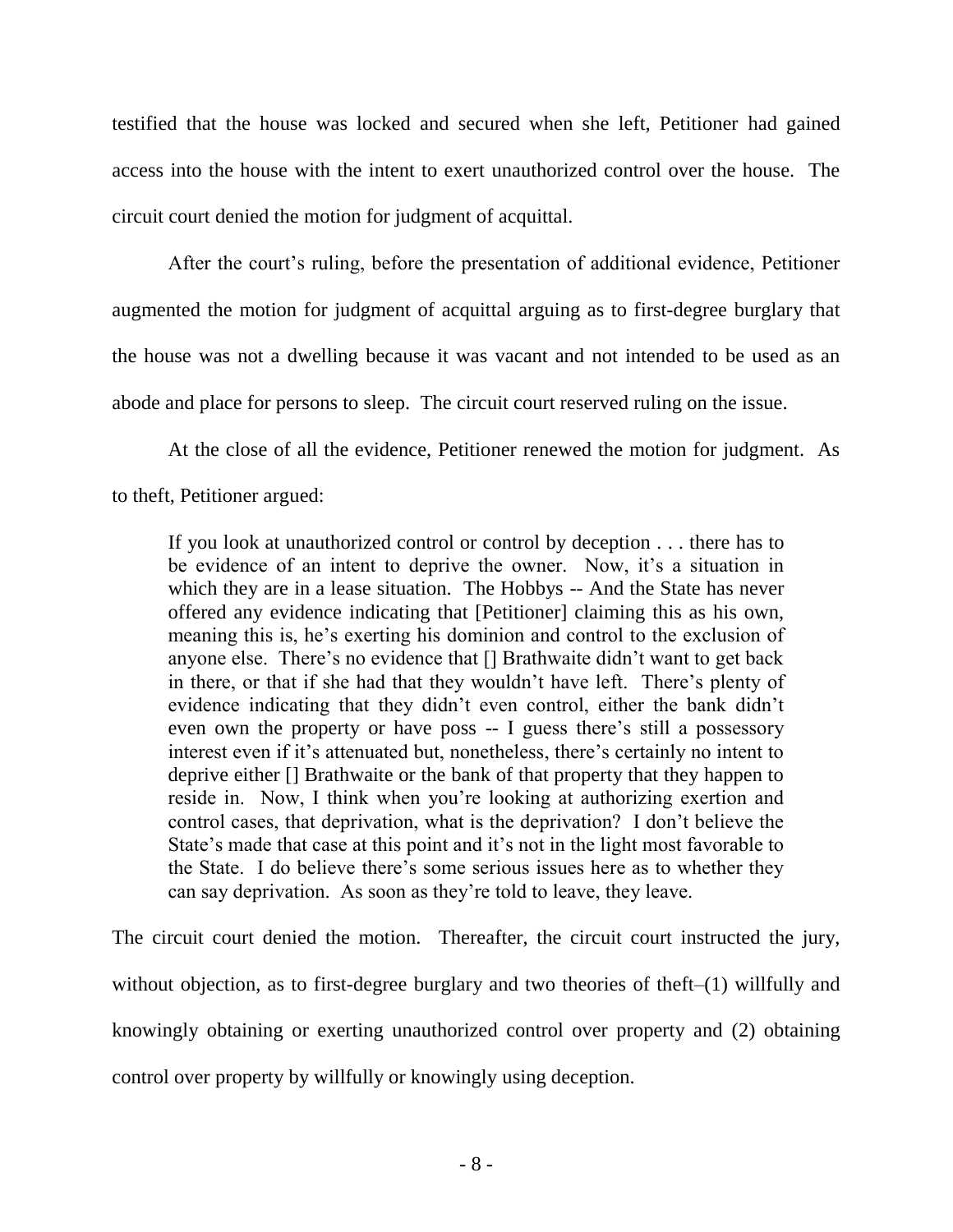The jury convicted Petitioner of theft of property valued in excess of \$100,000, forgery, uttering a false document, identity fraud, and first-degree burglary. The circuit court sentenced Petitioner to five concurrent sentences of ten years' imprisonment, with all but fifty days suspended, a fine of \$10,000, and five years' unsupervised probation.

Petitioner noted an appeal to the Court of Special Appeals. In an unreported opinion, by majority, a panel of the intermediate appellate court affirmed all judgments of conviction, concluding that the evidence was sufficient to sustain convictions for theft over \$100,000 and first-degree burglary. The Honorable Christopher B. Kehoe dissented as to the sufficiency of the evidence for the conviction of theft of property in excess of \$100,000. Judge Kehoe agreed that Petitioner was guilty of theft, but disagreed that the State had presented sufficient evidence to support a finding that the fair market rental value of the property during the period of Petitioner's occupancy was in excess of \$100,000. Both the majority and Judge Kehoe agreed that Petitioner had abandoned the claim that the "exert control" element of theft was not met by failing to raise the argument on appeal.

Petitioner filed in this Court a Petition for Writ of Certiorari, which was granted on April 22, 2013. See Hobby v. State, 431 Md. 219, 64 A.3d 496 (2013).

#### **STANDARD OF REVIEW**

In Derr v. State, 434 Md. 88, 129, 73 A.3d 254, 278-79 (2013), we recently reiterated the standard of review governing appellate review of the sufficiency of evidence to sustain a conviction, stating:

- 9 -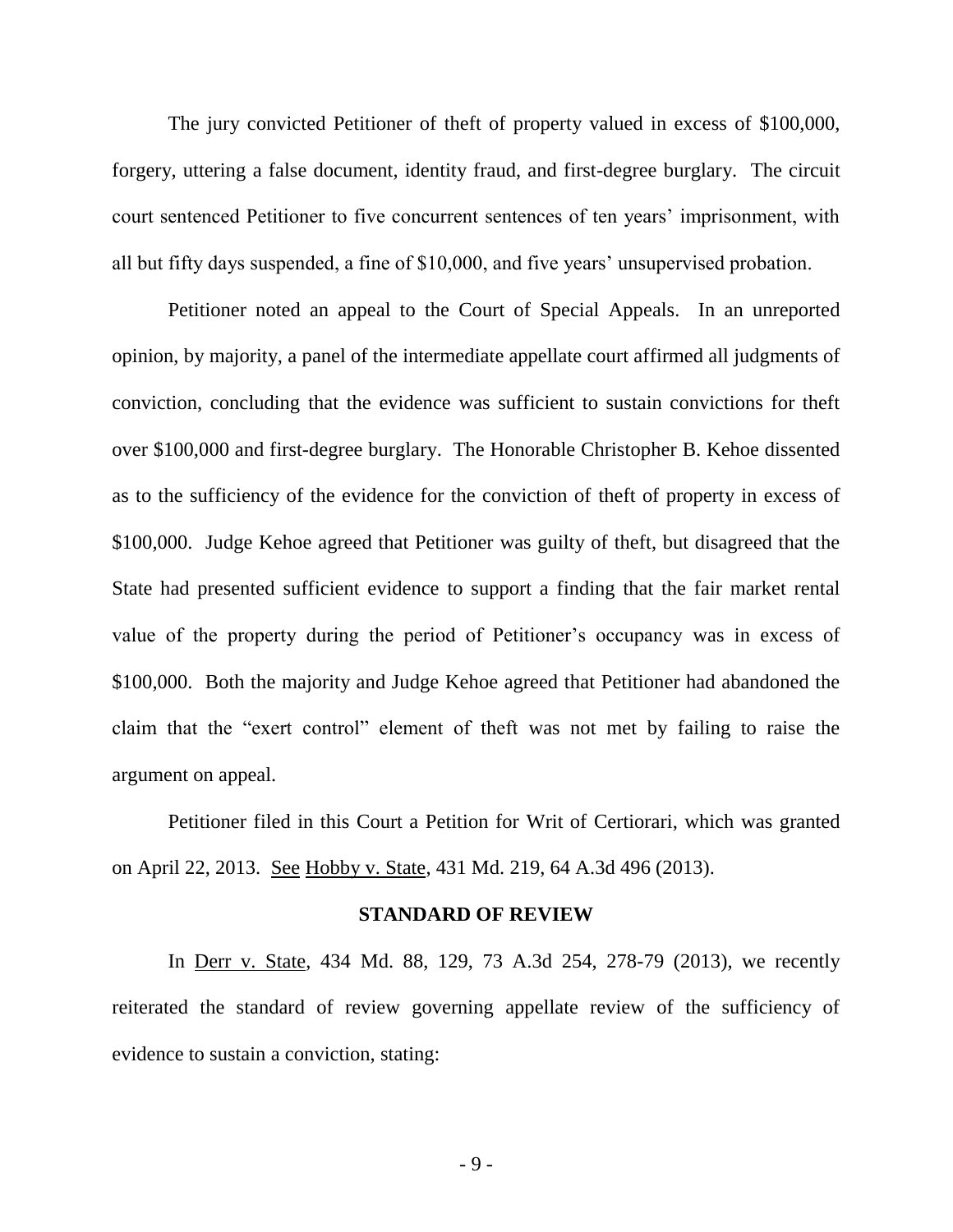When determining whether the State has presented sufficient evidence to sustain a conviction, we have adopted the Supreme Court's standard articulated in *Jackson v. Virginia*, 443 U.S. 307, 319, 99 S. Ct. 2781, 2789, 61 L. Ed. 2d 560, 573 (1979) (emphasis in original) (citation omitted), namely, "whether, after viewing the evidence in the light most favorable to the prosecution, *any* rational trier of fact could have found the essential elements of the crime beyond a reasonable doubt." *See Yates v. State*, 429 Md. 112, 125, 55 A.3d 25, 33 (2012), *Titus v. State*, 423 Md. 548, 557, 32 A.3d 44, 49-50 (2011). In applying this standard we have stated:

The purpose is not to undertake a review of the record that would amount to, in essence, a retrial of the case. Rather, because the finder of fact has the unique opportunity to view the evidence and to observe first-hand the demeanor and to assess the credibility of witnesses during their live testimony, we do not re-weigh the credibility of witnesses or attempt to resolve any conflicts in the evidence. We recognize that the finder of fact has the ability to choose among differing inferences that might possibly be made from a factual situation, and we therefore defer to any possible reasonable inferences the trier of fact could have drawn from the admitted evidence and need not decide whether the trier of fact could have drawn other inferences from the evidence, refused to draw inferences, or whether we would have drawn different inferences from the evidence.

*Titus*, 423 Md. at 557-58, 32 A.3d at 50 (quotations and citations omitted).

### **DISCUSSION**

#### **I.**

Petitioner contends that the evidence is insufficient to support a conviction for theft "in any amount." Petitioner argues that a theft of a house did not occur, as the house was not asported to another location, and thus, the evidence is insufficient "to prove the mode of theft specifically set forth in the indictment." Alternatively, Petitioner contends that the State failed to prove that he deprived Brathwaite and Severn Bank of the property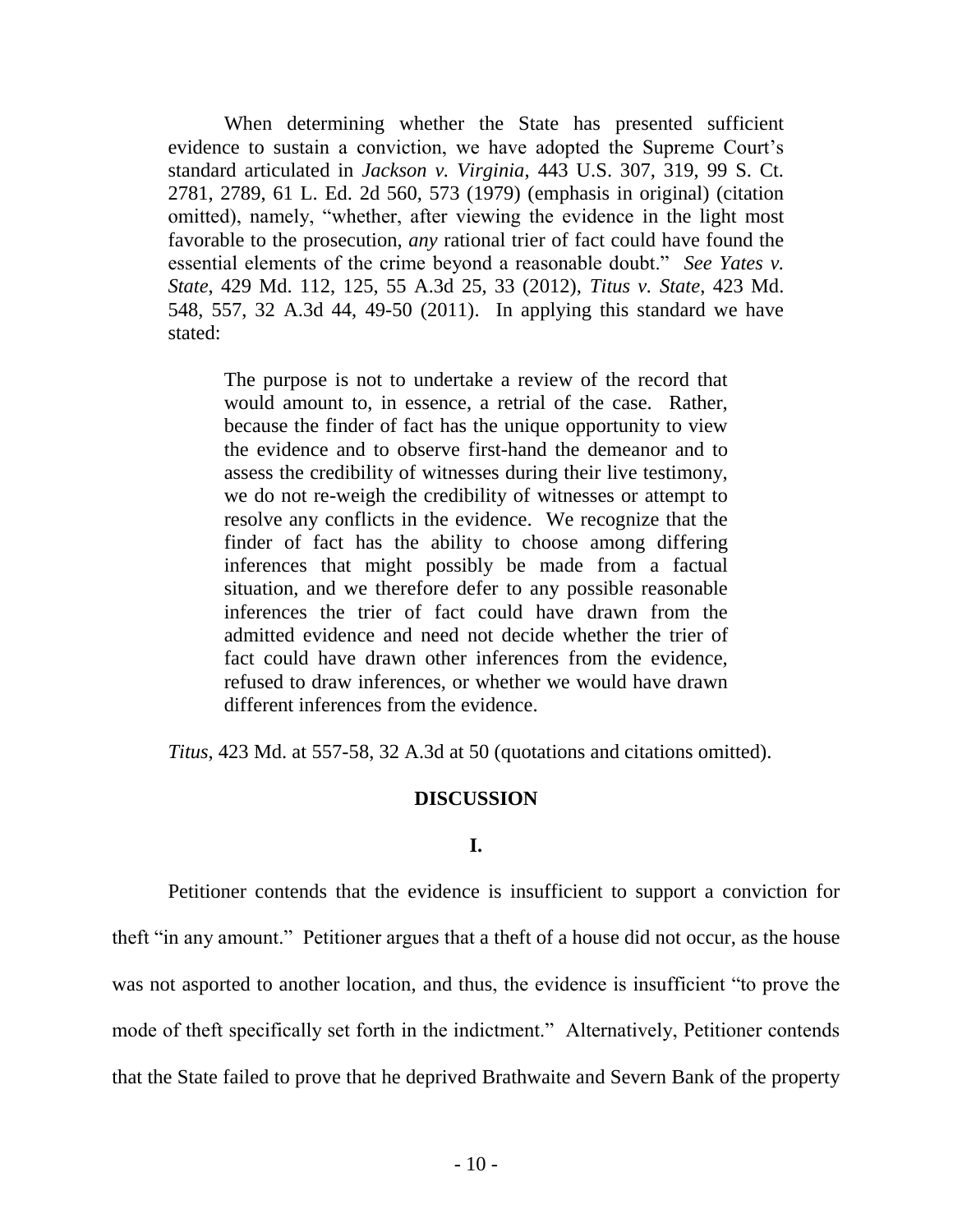through deception because there was no prospective purchaser or lessee "displaced" as a result of his occupancy; *i.e.*, there was no deprivation and thus no theft. Petitioner also asserts that the State failed to prove that he exerted unauthorized control over the property, as his action in occupying the home as a "squatter" did not constitute theft under the theory of "exerting unauthorized control."

The State responds that Petitioner's argument regarding the "exert control" element of theft is not properly before the Court. The State contends that Petitioner failed to raise the argument at three critical points: (1) in his motion for judgment of acquittal; (2) in his brief in the Court of Special Appeals, resulting in the intermediate appellate court determining that such an argument had been abandoned; and (3) in his Petition for Writ of Certiorari, in which he failed to challenge the intermediate appellate court's abandonment holding.

The State contends that the evidence is sufficient to support Petitioner"s conviction for theft under the theory of obtaining control by deception because the evidence demonstrated that Petitioner, through deception, "brought about a transfer of possession of the property." The State argues that actual deprivation of the property is not required, as the statute requires proof only that the defendant "intend[ed] to deprive the owner of the property." The State asserts that, even if actual deprivation is required, the jury could reasonably have concluded that, because Petitioner resided in the house, he deprived the owner of the opportunity to live there or to receive rental income from a lawful tenant.

Maryland Rule 4-324(a), concerning motions for judgment of acquittal, provides, in pertinent part: "The defendant shall state with particularity all reasons why the motion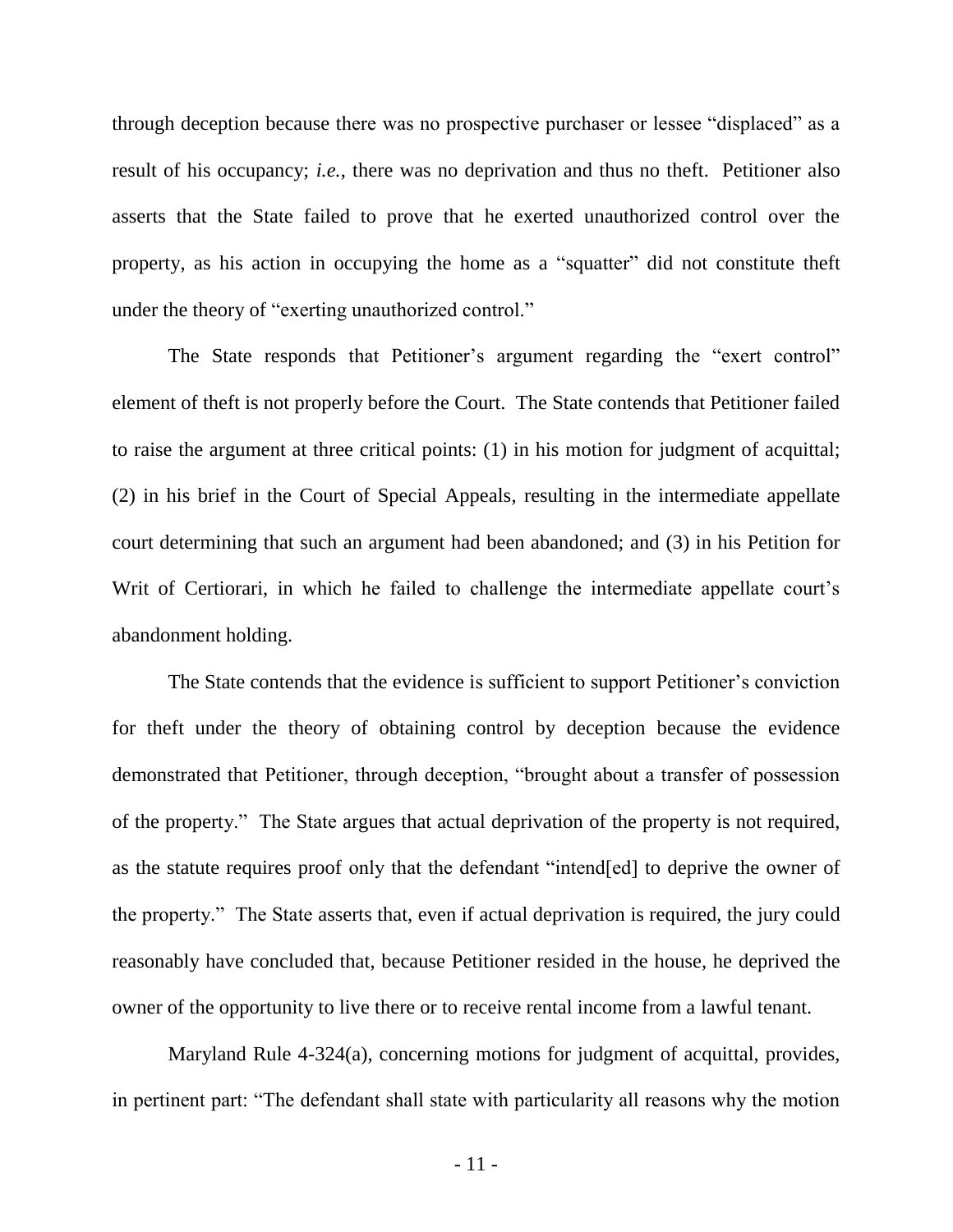should be granted." "Under [Maryland] Rule  $4-324(a)$ , a defendant is . . . required to argue precisely the ways in which the evidence should be found wanting and the particular elements of the crime as to which the evidence is deficient." Montgomery v. State, 206 Md. App. 357, 385, 47 A.3d 1140, 1157, cert. denied, 429 Md. 83, 54 A.3d 761 (2012) (alteration and omission in original) (internal quotation marks omitted) (quoting Fraidin v. State, 85 Md. App. 231, 244-45, 583 A.2d 1065, 1072, cert. denied, 322 Md. 614, 589 A.2d 57 (1991)). And, "[t]he language of the rule is mandatory." State v. Lyles, 308 Md. 129, 135, 517 A.2d 761, 764 (1986).

If a trial court denies a motion for judgment of acquittal made at the close of the evidence offered by the State, a defendant "may offer evidence . . . without having reserved the right to do so and to the same extent as if the motion had not been made. In so doing, the defendant withdraws the motion." Md. R. 4-324(c). In other words, a defendant is required to renew a motion for judgment of acquittal at the close of all the evidence or to argue anew why the evidence is insufficient to support a particular conviction. See generally Warfield v. State, 315 Md. 474, 487-88, 554 A.2d 1238, 1245 (1989) ("When a party makes anew a motion for judgment at the conclusion of all the evidence and states that the motion is based upon the same reasons given at the time of the original motion was made, or when a party 'renews' a motion for judgment and thereby implicitly incorporates by reference the reasons previously given, the reasons supporting the motion are before the trial judge.").

On appeal from a jury trial,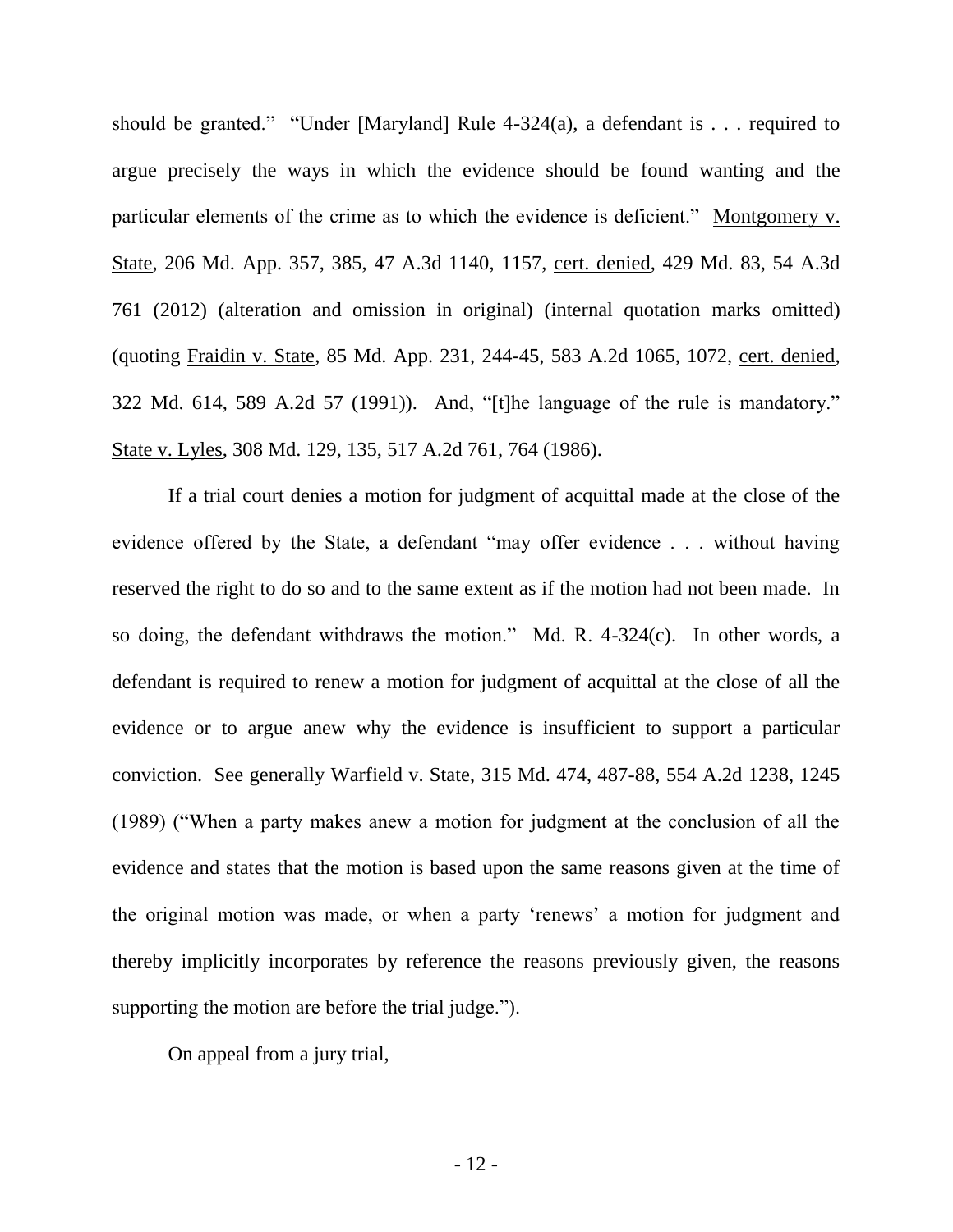appellate review of sufficiency of evidence is available only when the defendant moves for judgment of acquittal at the close of all the evidence and argues precisely the ways in which the evidence is lacking. The issue of sufficiency of the evidence is not preserved when [the defendant]"s motion for judgment of acquittal is on a ground different than that set forth on appeal.

Anthony v. State, 117 Md. App. 119, 126, 699 A.2d 505, 508, cert. denied, 348 Md. 205,

703 A.2d 147 (1997) (citations omitted). Thus, "[a] defendant may not argue in the trial court that the evidence was insufficient for one reason, then urge a different reason for the insufficiency on appeal in challenging the denial of a motion for judgment of acquittal." Tetso v. State, 205 Md. App. 334, 384, 45 A.3d 788, 817, cert. denied, 428 Md. 545, 52 A.3d 979 (2012) (citation omitted).

Before this Court, where a prior appellate decision exists, Maryland Rule 8-

131(b)(1) governs:

Unless otherwise provided by the order granting the writ of certiorari, in reviewing a decision rendered by the Court of Special Appeals . . ., the Court of Appeals ordinarily will consider only an issue that has been raised in the petition for certiorari or any cross-petition and that has been preserved for review by the Court of Appeals. Whenever an issue raised in a petition for certiorari or a cross-petition involves, either expressly or implicitly, the assertion that the trial court committed error, the Court of Appeals may consider whether the error was harmless or non-prejudicial even though the matter of harm or prejudice was not raised in the petition or in a cross-petition.

Here, as to theft of the house pursuant to Criminal Law Article (2002, 2012 Repl.

Vol.) ("C.L.") § 7-104(a) of the Maryland Code (under the "exerting unauthorized control" theory), we conclude that Petitioner failed to preserve an issue as to whether the State proved the element of exerting unauthorized control. On brief, Petitioner contended for the first time that the State failed to prove that he exerted unauthorized control over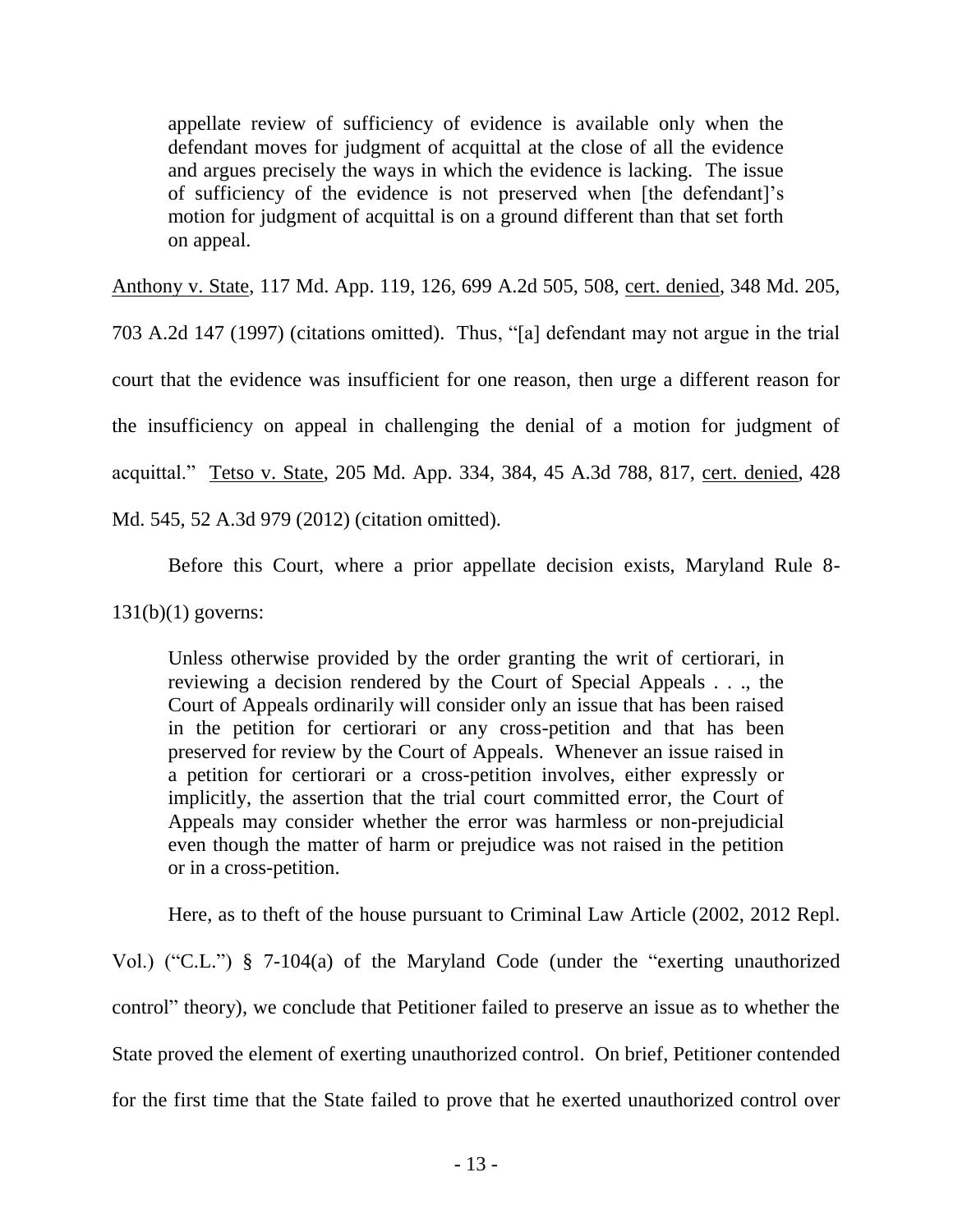the property because "whatever crime a "squatter" might commit, it is not theft under a theory of exerting unauthorized control[,]" and the General Assembly did not intend to criminalize a squatter"s conduct as theft. A review of the motion for judgment of acquittal Petitioner made in the circuit court reveals that he did not raise the argument he now raises before this Court. Before the trial court, Petitioner contended that there was no evidence demonstrating that he exercised unauthorized control "to the exclusion of anyone else[,]" in that there was no evidence that Brathwaite wanted to move back into the home, or that if Brathwaite had wanted to move back in, that Petitioner would not have left. Petitioner's point as to control was that the State was required to prove actual deprivation under the theft statute. In moving for judgment of acquittal, however, Petitioner failed to argue with specificity that the exerting unauthorized control type of theft is not applicable to the actions of a "squatter," or that the General Assembly intended the acts of a squatter to not constitute theft under the consolidated theft statute. See Md. R. 4-324(a) ("The defendant shall state with particularity all reasons why the motion [for judgment of acquittal] should be granted."). The argument now raised by Petitioner is not preserved for this Court. See Tetso, 205 Md. App. at 384, 45 A.3d at 817 ("[A] defendant may not argue in the trial court that the evidence was insufficient for one reason, then urge a different reason for the insufficiency on appeal[.]" (Citation omitted)); Anthony, 117 Md. App. at 126, 699 A.2d at 508 ("The issue of sufficiency of the evidence is not preserved when [the defendant]"s motion for judgment of acquittal is on a ground different than that set forth on appeal." (Citations omitted)).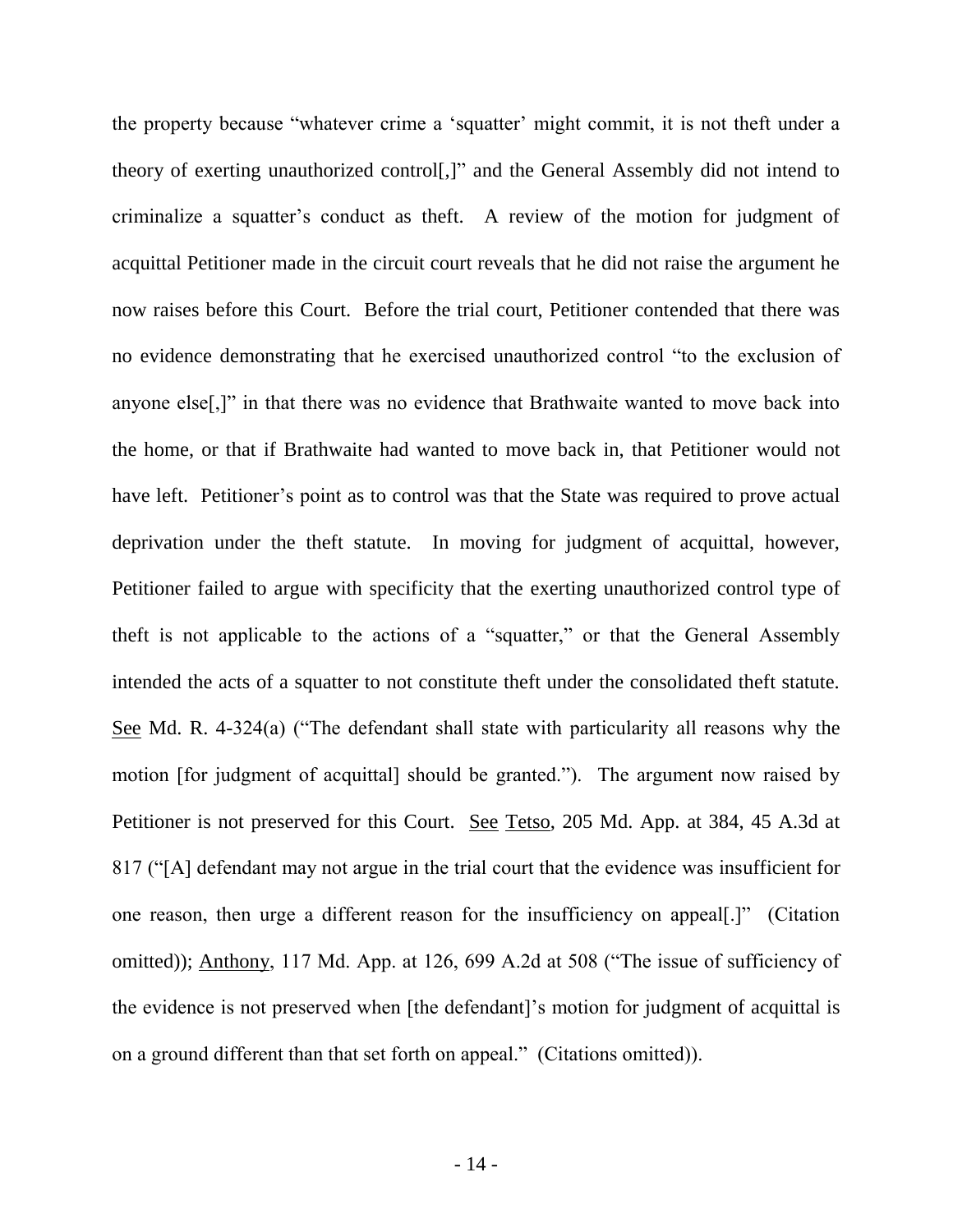Not only did Petitioner fail to preserve the lack of exerting unauthorized control argument in the trial court, but Petitioner also failed to raise the argument in the Court of Special Appeals. In its unreported opinion, the intermediate appellate court specifically observed:

The State notes that [Petitioner] did not argue that he did not "exert control" over the house by living in it for several months because it was "land." Although [Petitioner] raised this argument in his motion for judgment of acquittal, which was denied by the trial court, we agree that Hobby has, consequently, "abandoned any such claim" by not raising a "control" or "land" argument on appeal.

Indeed, in dissent, Judge Kehoe agreed that "[t]he Majority had no choice but to accept the State's reasoning because the issue was not raised on appeal." "[A] question not presented or argued in an appellant"s brief is waived or abandoned and is, therefore, not properly preserved for review." State v. Jones, 138 Md. App. 178, 230, 771 A.2d 407, 438 (2001), aff"d, 379 Md. 704, 843 A.2d 778 (2004) (alteration in original) (citation and internal quotation marks omitted).

Compounding the problem, Petitioner failed to raise his lack of exerting unauthorized control argument in the Petition for Writ of Certiorari filed with this Court or to challenge the Court of Special Appeals"s determination that he abandoned the argument. Pursuant to Maryland Rule 8-131(b)(1), our review is confined ordinarily to only those issues that have "been raised in the petition for certiorari or any crosspetition[.]" We have not hesitated to disregard issues raised in a petitioner"s brief that were not properly included in the petition for *certiorari*. See Yates v. State, 429 Md.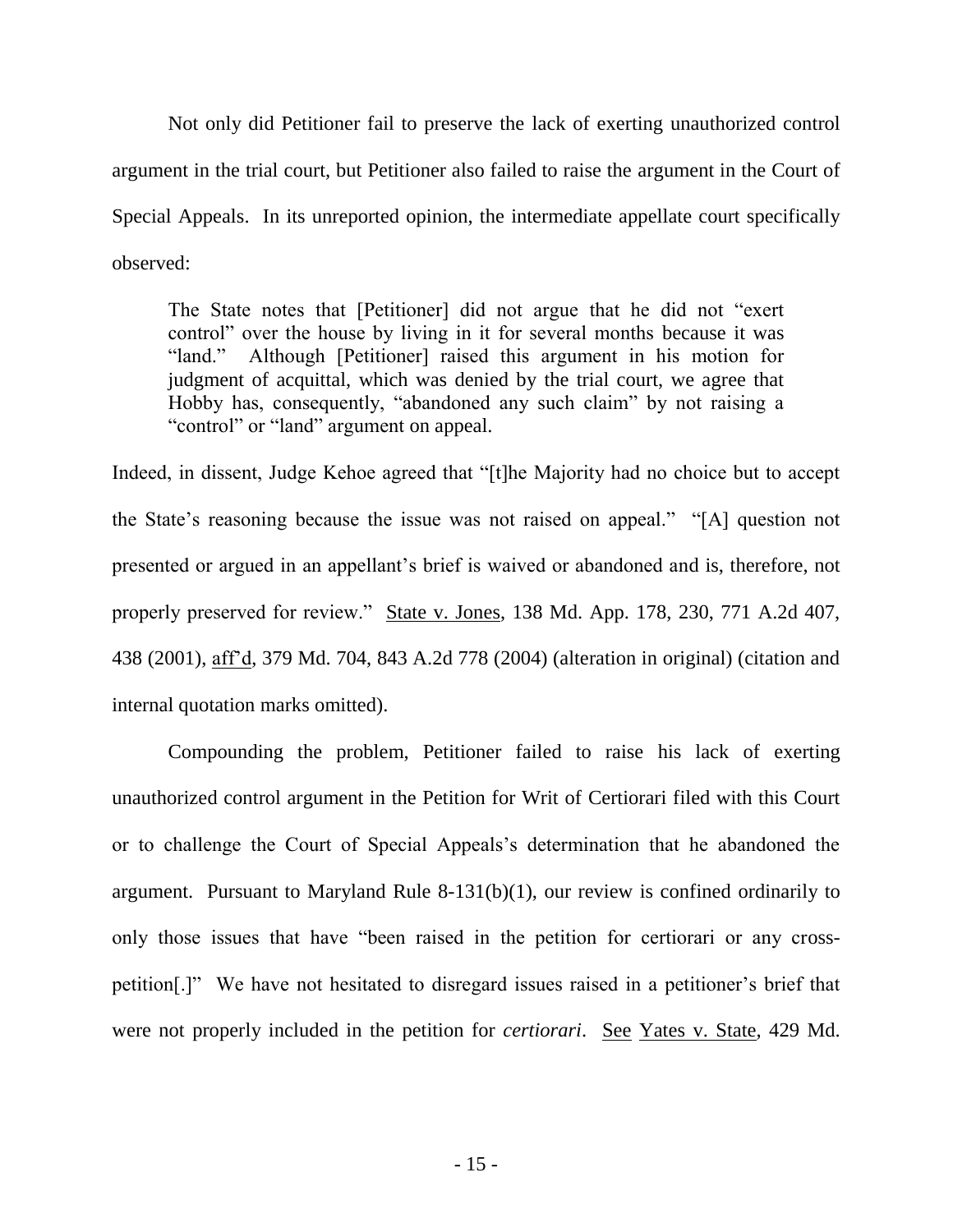112, 130 n.6, 55 A.3d 25, 36 n.6 (2012); Huger v. State, 285 Md. 347, 354, 402 A.2d

880, 885 (1979). As such, we decline to address the contention.

As to the merits of the preserved arguments, C.L. § 7-104 of the Maryland Code

prohibits theft committed in several ways, including the following two:

(a) *Unauthorized control over property.* – A person may not willfully or knowingly obtain or exert unauthorized control over property, if the person:

(1) intends to deprive the owner of the property;

(2) willfully or knowingly uses, conceals, or abandons the property in a manner that deprives the owner of the property; or

(3) uses, conceals, or abandons the property knowing the use, concealment, or abandonment probably will deprive the owner of the property.

(b) *Unauthorized control over property* – *By deception.* – A person may not obtain control over property by willfully or knowingly using deception, if the person:

(1) intends to deprive the owner of the property;

(2) willfully or knowingly uses, conceals, or abandons the property in a manner that deprives the owner of the property; or

(3) uses, conceals, or abandons the property knowing the use, concealment, or abandonment probably will deprive the owner of the property.

"Obtain" is defined, in relevant part, in C.L.  $\S$  7-101(g) as "(1) in relation to property, to bring about a transfer of interest in or possession of the property[.]" "Property," as used in the theft statute, "means anything of value[,]" C.L.  $\S$  7-101(i)(1), and includes "real estate" as well as "a thing growing on or affixed to, or found on land,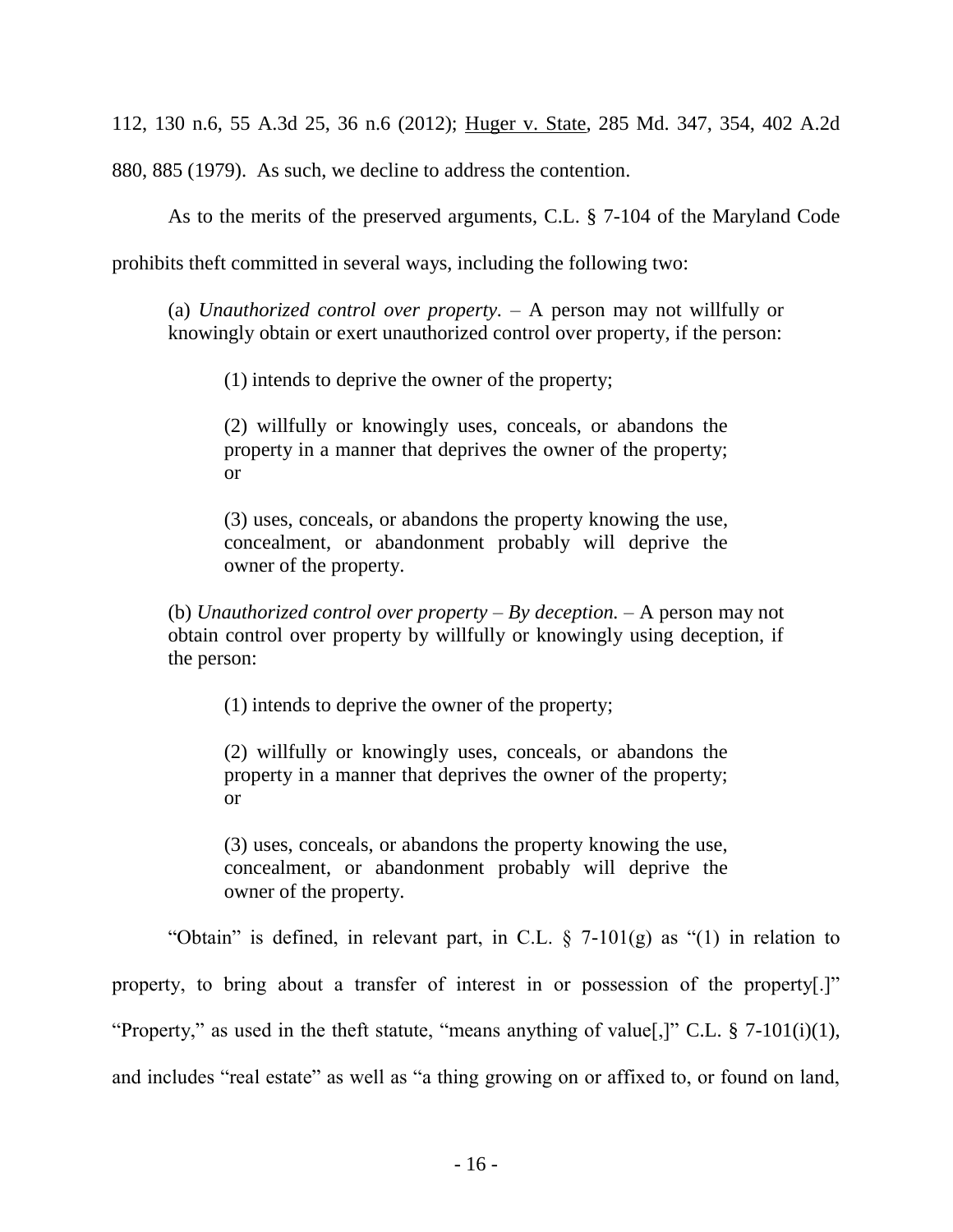or part of or affixed to any building[.]" C.L.  $\S$  7-101(2)(i) and (2)(vi). Contra Sheffield v. State, 708 So.2d 899, 900, 902, 906, 910 (Ala. Crim. App. 1997), cert. denied, 708 So.2d 911 (Ala. 1997) (The Court of Criminal Appeals of Alabama held that a person could not steal real property, specifically an "interest in land," because Alabama"s theft statute failed to explicitly include "real property" within the definition of "property"; the Court further observed: "[I]n most states, the evolution of [the types of property that can be the subject of theft and theft-related offenses] has produced a broader definition of "property" than it has in Alabama–a definition that, in most instances, explicitly and specifically includes real property.").

In Maryland, the common law crime of larceny was traditionally defined as "the intentional taking, without legal warrant, of the **personal property** of another with the unlawful intention to deprive the owner of such property." Murray v. State, 214 Md. 383, 386, 135 A.2d 314, 315 (1957) (citation and internal quotation marks omitted) (emphasis added). "[M]odern [theft] statutes[, however,] have generally covered other kinds of property as well." Wayne R. LaFave, Substantive Criminal Law § 19.4 (2d ed.) (updated Oct. 2013). In Maryland, "[b]y chapter 849 of the Acts of 1978, . . . the General Assembly . . ., effective July 1, 1979, consolidated a number of theft-related offenses . . . into a single newly created statutory offense known as theft." Jones v. State, 303 Md. 323, 326, 493 A.2d 1062, 1063 (1985).<sup>3</sup> By Chapter 849 of the Acts of 1978, the General

<sup>&</sup>lt;sup>3</sup>The consolidated theft statute "combin[ed] what were previously seven separate larceny offenses into the one crime of theft[,]" including "larceny, larceny by trick, larceny after trust, embezzlement, false pretenses, shoplifting, and receiving stolen (Continued...)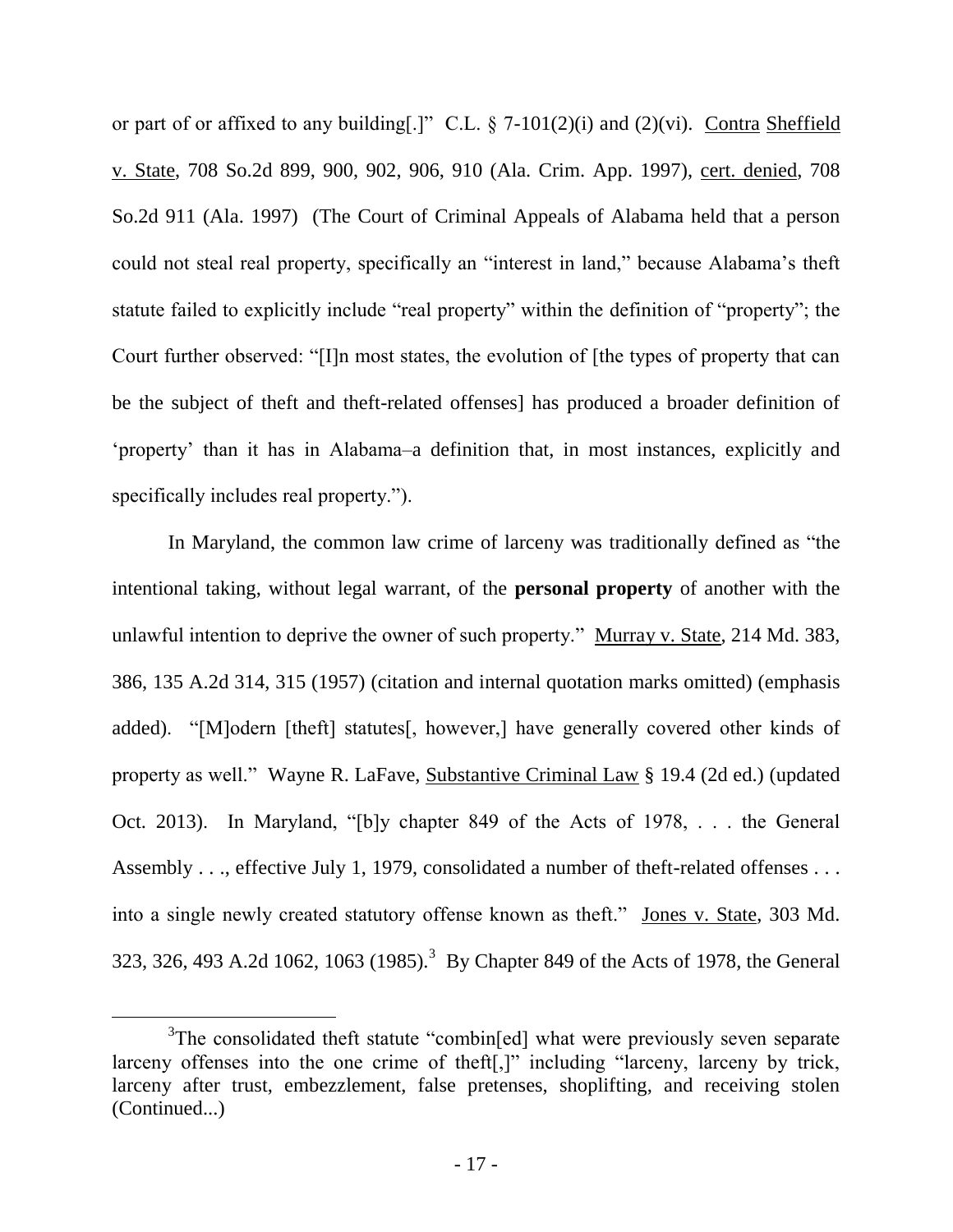Assembly expanded the common law definition of "property" to include, among other things, "real estate" and "things growing on or affixed to, or found on land, or part of or affixed to any building[.]" 1978 Md. Laws 2466. That definition remains in force today.

The theft statute distinguishes between "personal property" and "property," as seen in C.L. § 7-104(c), which, in contrast to C.L. § 7-104(a) and (b), narrowly prohibits possessing stolen personal property; specifically, pursuant to C.L. § 7-104(c), "[a] person may not possess stolen **personal** property knowing that it has been stolen, or believing that it probably has been stolen[.]" (Emphasis added). The modern consolidated theft statute does not distinguish, however, between "movable" and "immovable" property, as does the Model Penal Code. See Model Penal Code § 223.2. In addition, the modern consolidated theft statute does not require asportation<sup>4</sup> of property. See Charles E. Moylan, Jr., Maryland"s Consolidated Theft Law and Unauthorized Use § 4.2, 24 (2001) ("Significantly missing from the current definition of theft"s proscribed acquisition, however, are common law larceny"s requirements of a trespassory taking (the caption) and a carrying away (asportation).").

In People v. Perry, 864 N.E.2d 196, 201 (Ill. 2007), the Supreme Court of Illinois "determine[d] whether [a] defendant was properly convicted of theft of property valued in excess of \$10,000 when the property at issue was the occupancy of a hotel room for a period of more than three months." The Court observed that, although under the common

property." State v. Weems, 429 Md. 329, 338, 338 n.5, 55 A.3d 921, 926, 926 n.5 (2012) (citations omitted).

<sup>&</sup>lt;sup>4"</sup>Asportation" is "[t]he act of carrying away or removing (property or a person)." Black"s Law Dictionary 122 (8th ed. 2004).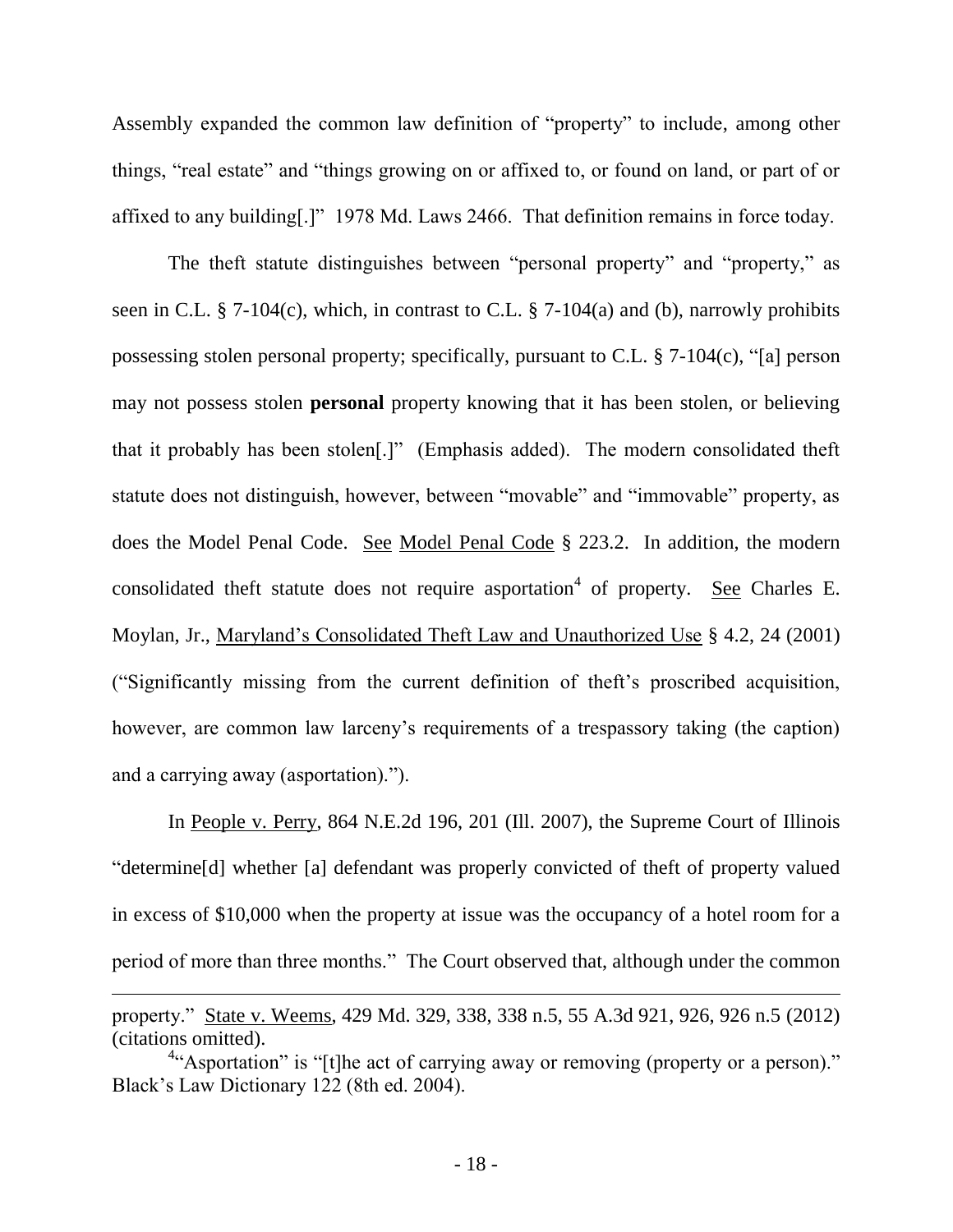law occupancy of a hotel room could not have been larceny, under the modern Illinois theft statute, "some items that would not have been subject to the crime of larceny at common law were nevertheless property subject to statutory theft." Id. at 204-05.<sup>5</sup> The Court noted that, although "[r]eal estate cannot be taken and carried away," it is "property" under the Illinois theft statute. Id. at 206. The Court characterized the property at issue in the case as occupancy of the hotel room (as opposed to the room itself), and held that "use of a hotel room is a thing of value" and, thus, "property" within the meaning of the Illinois theft statute.  $\underline{Id}$  at 209. The Court's characterization of the property was further explained as follows:

The property at issue here is the use of a hotel room. The hotel's complement of rooms can be analogized to a store"s inventory of goods. The hotel has a finite number of rooms, which it can rent to members of the public 365 nights each year. One night in one room is a thing of value. When this thing of value is taken by deception, the owner has permanently lost the benefit of one night's income. We, therefore, hold that each night of occupancy that is obtained by deception permanently deprives the owner of the beneficial use of the hotel room within the meaning of [the Illinois theft statute].

Id. at 211. Accordingly, the Court held that "the taking of such property [occupancy of a hotel room] by deception can result in the owner<sup>[]</sup> being permanently deprived of its use or benefit" sufficient to support a conviction under the Illinois theft statute. Id. at 222. The Court held that the value of the hotel suite, which the defendant occupied with his family for several months without payment, exceeded \$10,000, based on a rental rate of

 ${}^{5}$ Like Maryland's theft statute, Illinois's theft statute defines property as "anything" of value" including "real estate" and "things growing on, affixed to, or found o[n] land, or part of or affixed to any building[.]" Perry, 864 N.E.2d at 202 (citation omitted).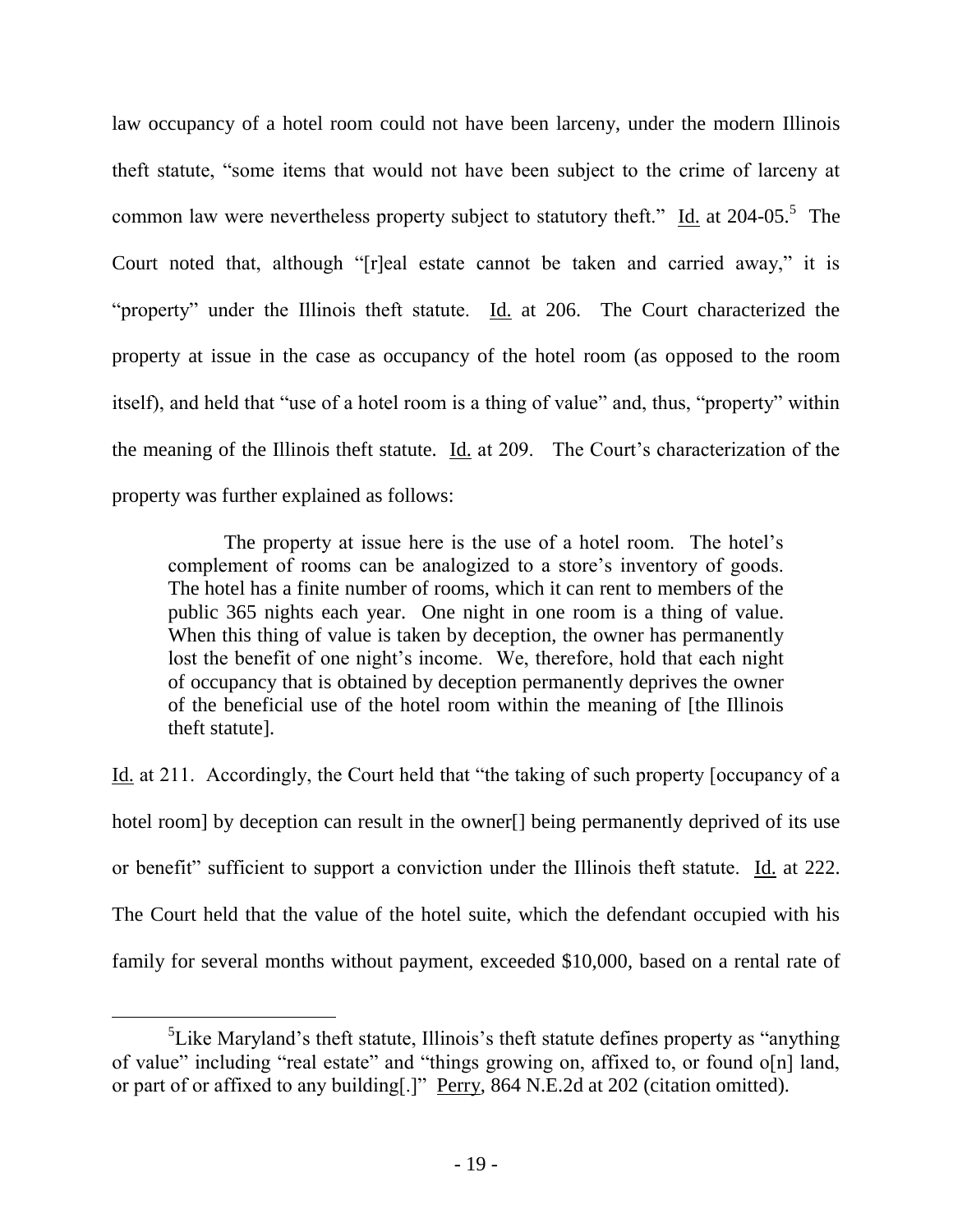at least \$130 per night. Id. at 211. The Court rejected the defendant"s claim that the prosecution did not show "a permanent loss of possession by the owner." Id.

C.L. § 7-101(c) defines "deprive" as used in Maryland"s theft statute, as follows:

"Deprive" means to withhold property of another:

(1) permanently;

(2) for a period that results in the appropriation of a part of the property"s value;

(3) with the purpose to restore it only on payment of a reward or other compensation; or

(4) to dispose of the property or use or deal with the property in a manner that makes it unlikely that the owner will recover it.

The Court of Special Appeals has observed that, "[u]nder the plain language of the [theft] statute, actual deprivation to the owner is merely one circumstance from which the jury may infer that the offender committed the prohibited act with the requisite criminal intent." Lane v. State, 60 Md. App. 412, 423, 483 A.2d 369, 375 (1984), cert. denied, 302 Md. 570, 489 A.2d 1129 (1985). In other words, proof of actual deprivation is not required under the statute; rather, proof of the defendant's **intent** to deprive is required. See C.L. § 7-104(a)(1) and (b)(1).

In the instant matter, we examine first whether the "property" at issue may be the subject of theft under C.L. § 7-104(b). Under the consolidated theft statute, a house most certainly may be the subject of a theft as it is a thing "of value." C.L.  $\S$  7-101(i)(1). More specifically, a house is also "real estate" and "a thing . . . affixed to, or found on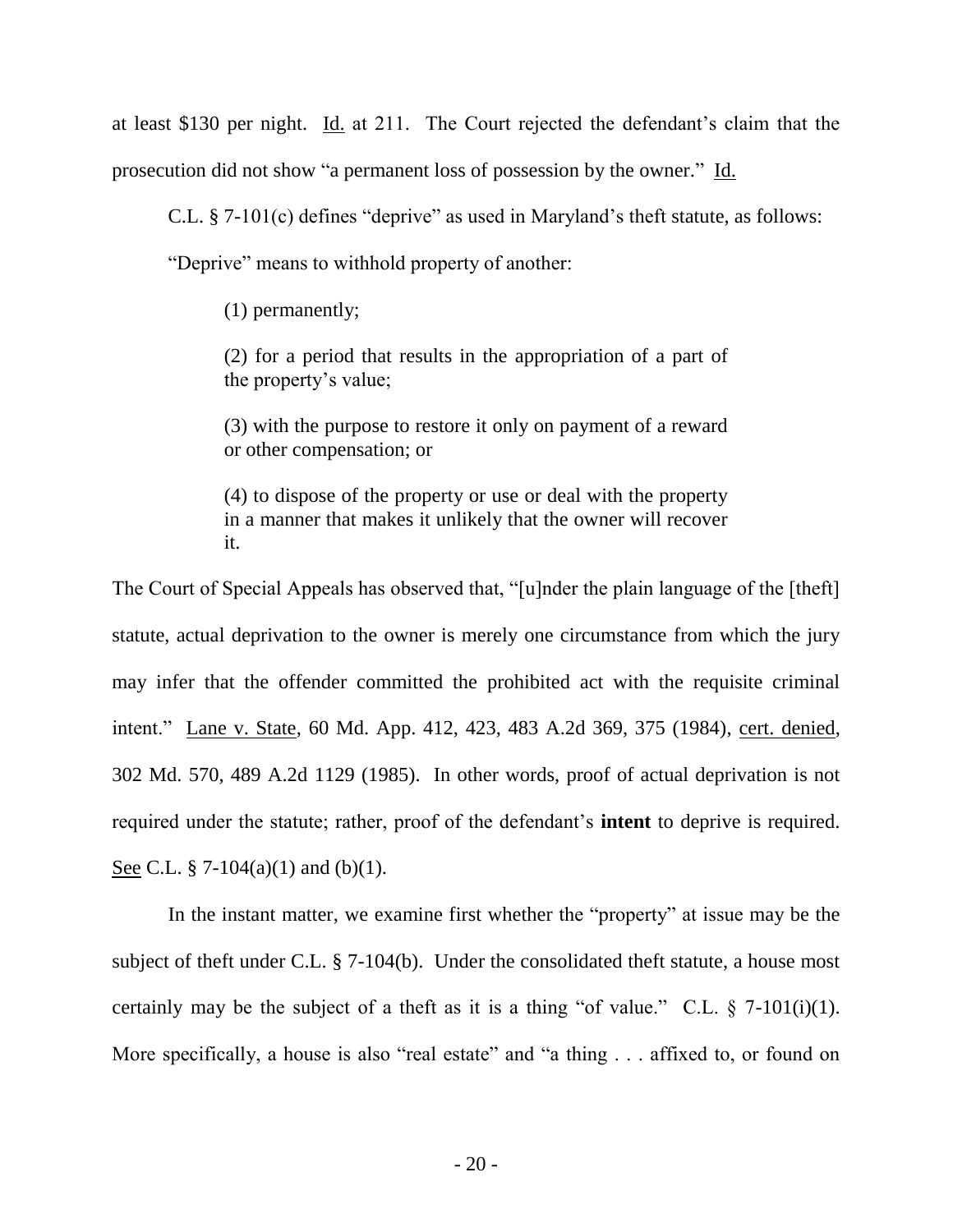land[.]" C.L. § 7-101(i)(2)(i) and (2)(vi).<sup>6</sup> From our perspective, theft of a house could conceivably be accomplished in any number of ways. For example, a home could be detached from its foundation and physically removed from its original location. Or, a thief could effect a transfer of fee simple title of the home, or the transfer of some other interest in the home.<sup>7</sup> Or, as in this case, theft of a house could occur where a thief temporarily occupies or possesses the home without authorization or payment to the lawful owner. On this point, Perry, 864 N.E.2d 196, is instructive. In Perry, the Supreme Court of Illinois determined occupancy, or use, of a hotel room, to be theft of "property" for purposes of Illinois's theft statute, as the hotel room was a thing of value that earned income for the owner, and when taken by deception, "the owner . . . permanently lost the benefit of one night's income." Id. at 211.

Here, Petitioner was alleged to have occupied or possessed 2742 Kirk Drive without payment or authorization for a period of approximately seven months. Simply put, finding the holding of the Supreme Court of Illinois in Perry, id., instructive, we are satisfied that theft of a house may occur through occupancy or possession of the house without payment for it or its use to the lawful owner and without authorization or consent of the lawful owner–*i.e.*, the occupancy or possession of the house is a thing of value that can be the subject of theft.

<sup>&</sup>lt;sup>6</sup>This is, of course, in contrast to common law larceny, which was limited to theft of tangible personal property that could be carried away by the thief.

<sup>&</sup>lt;sup>7</sup>The State notes that "at no time" has it "claim[ed] that [Petitioner] stole fee simple title" to the home.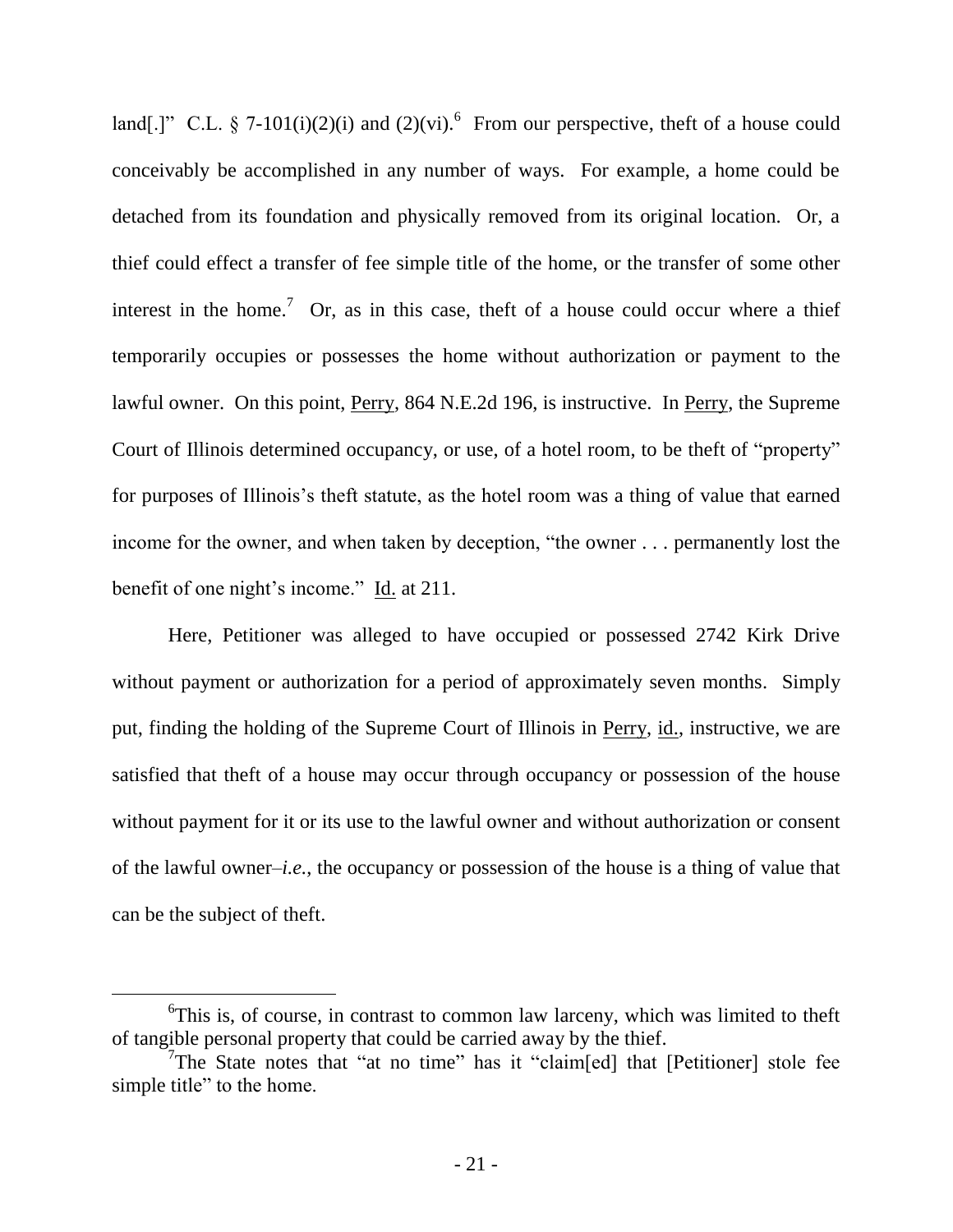We reject Petitioner's argument that theft of the house did not occur as the house remains at its original location and was not asported to another location. Petitioner confuses the common law crime of larceny with theft under the modern consolidated theft statute. Asportation, or the carrying away or removal of property, is not required under the modern consolidated theft statute. See C.L. § 7-104; Moylan, *supra*, at 24. Stated otherwise, the State is not required to demonstrate that Petitioner carried away the house from its original location to prove that Petitioner committed theft of the house. And, the indictment did not aver that Petitioner carried away the home.

As to theft of the house pursuant to C.L. § 7-104(b)–theft by deception–viewing the evidence in the light most favorable to the State (as we must), we are convinced that the evidence is sufficient to support the conclusion that Petitioner committed theft by obtaining control and possession of the property through deception, and, specifically, that Petitioner brought about the physical transfer of possession of the house located at 2742 Kirk Drive through deception. There was ample evidence from which the jury could reasonably have concluded that Petitioner resided in, or possessed, the home for approximately seven months, without the consent or knowledge of Brathwaite, the lawful owner, and that he forged the lease with the intent to remain in the home rent-free. The jury was entitled to discredit, in its entirety, Michelle"s testimony that an individual named Derrick Williams arranged for lease of the property, and to conclude instead that the purported lease was a bogus creation by Petitioner meant to fraudulently arrange his possession and occupancy of the property. Or, the jury may have believed Michelle"s testimony that an individual named "Derrick Williams" existed, but concluded instead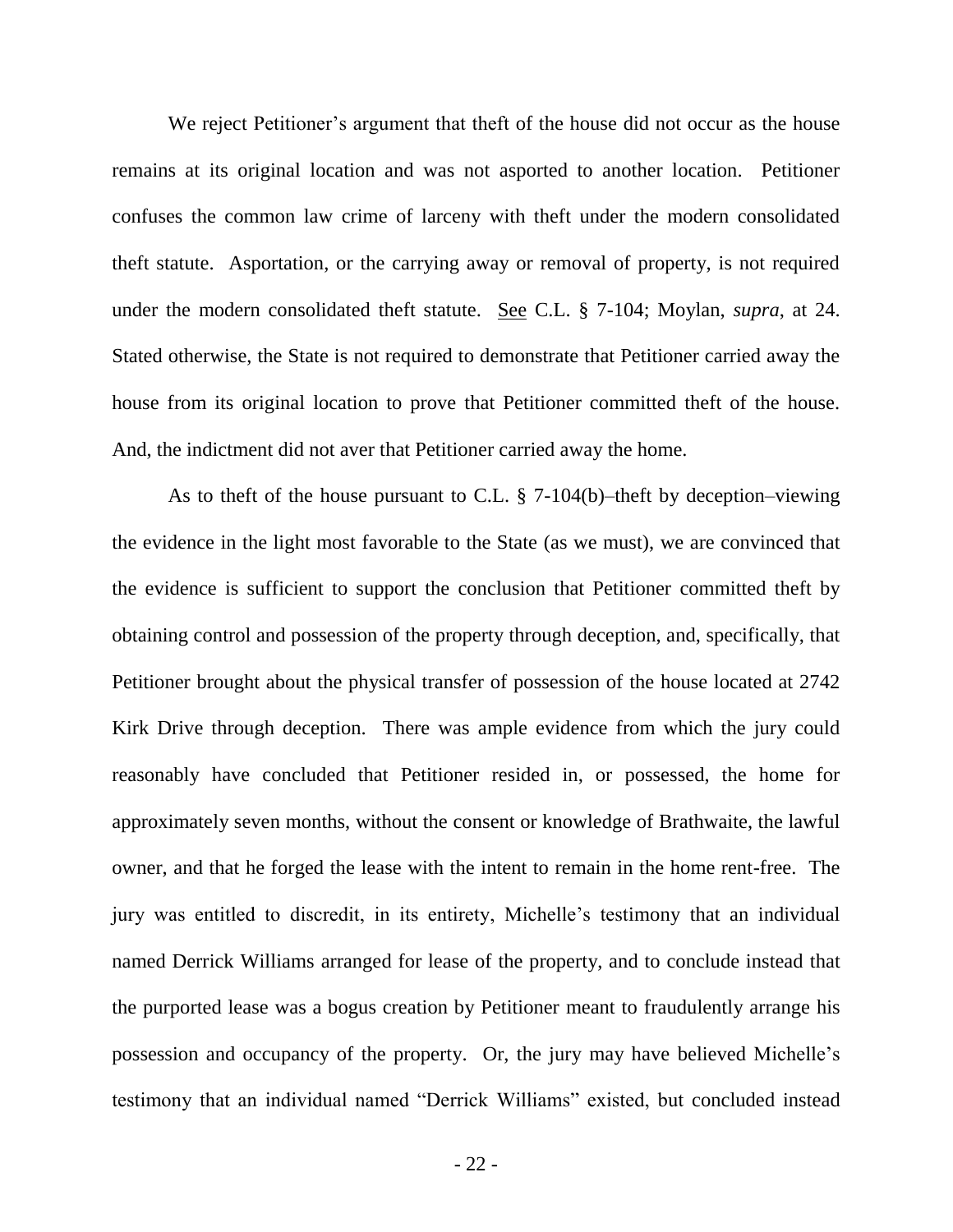that Petitioner and Williams schemed together to enable Petitioner to reside in the property rent-free.<sup>8</sup> Without a doubt, testimony concerning the existence and forging of a lease agreement, purporting to be a lawful lease of the property from Brathwaite to Petitioner, was sufficient to support a finding that Petitioner intended to deprive Brathwaite and Severn Bank of the property, and was sufficient to establish theft through deception.

We find no merit in Petitioner's contention that the State was required to prove actual deprivation to support a conviction pursuant to C.L. § 7-104(b). By its plain language, C.L. § 7-104(b) does not require proof of actual deprivation. A person may commit theft by "willfully or knowingly using deception, if the person[] **intends to**  deprive the owner of the property<sup>[.]"</sup> C.L. § 7-104(b)(1) (emphasis added). Although "actual deprivation to the owner is . . . one circumstance from which the jury may infer that the offender committed the prohibited act with the requisite criminal intent[,]" Lane, 60 Md. App. at 423, 483 A.2d at 375, the statute does not require that exact proof.

Petitioner's reliance on Fraidin, 85 Md. App. 231, 583 A.2d 1065, for the proposition that actual deprivation is required for conviction under the theft statute is not persuasive. In Fraidin, id. at 245, 583 A.2d at 1072, the Court of Special Appeals focused "in assessing legal sufficiency [for theft], [on] only two sub-issues: 1) proof of deception and 2) proof of obtaining control." The Court of Special Appeals did not find proof of deprivation to be a required element of theft under either theory. Indeed, this

<sup>&</sup>lt;sup>8</sup>We note also that the jury convicted Petitioner of forgery and identity fraud, two other crimes involving deception and dishonesty.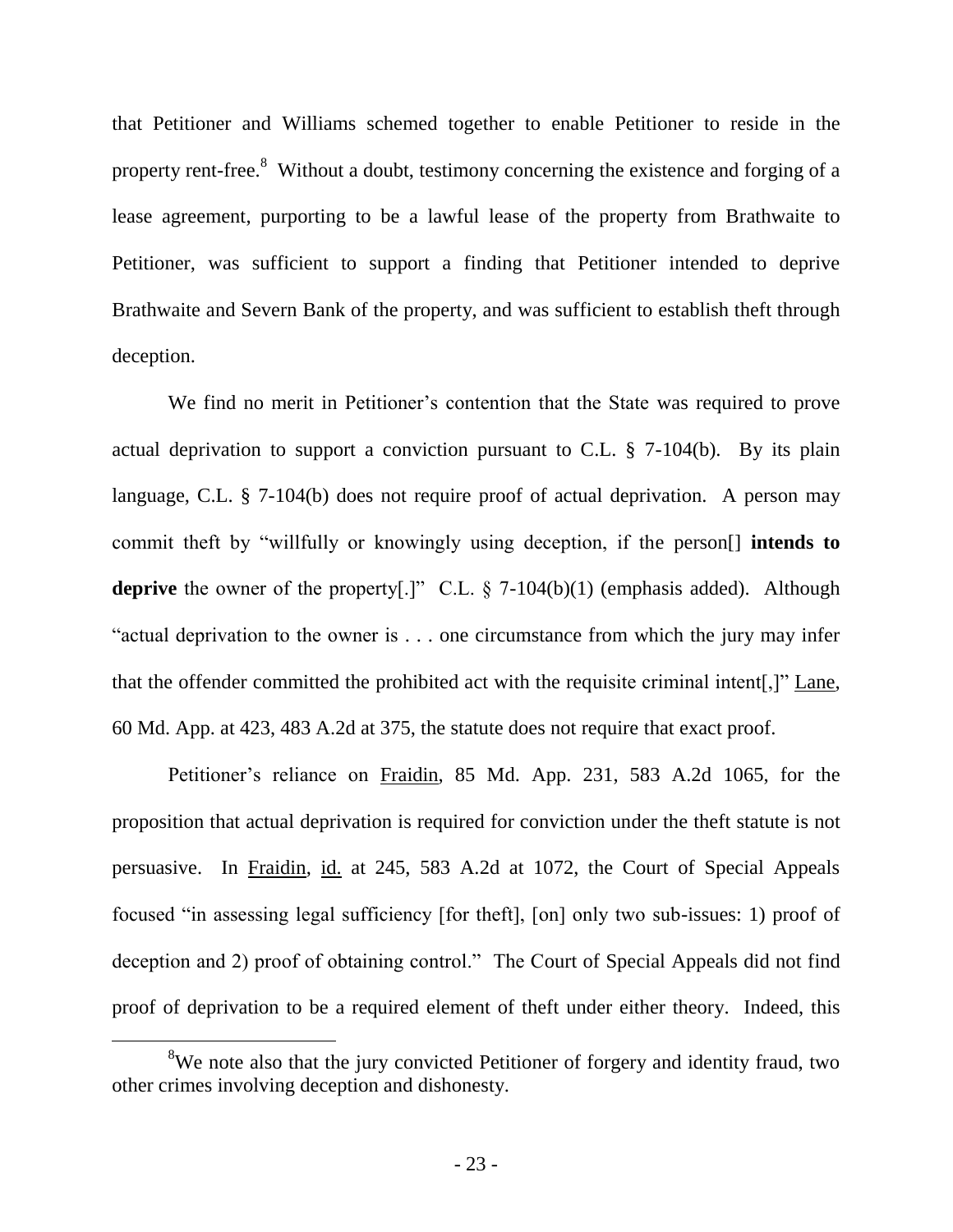Court later observed that, in Fraidin, the Court of Special Appeals "did not even address the intentional deprivation element of the theft statute." Coleman v. State, 423 Md. 666, 678, 33 A.3d 468, 475 (2011) (citation omitted). Any reliance on, or citation to, Fraidin for the proposition that actual deprivation is required under C.L. § 7-104(b) is misplaced.

For the reasons above, the evidence is more than sufficient to support Petitioner's conviction for theft under C.L. § 7-104(b).

#### **II.**

Petitioner contends that the evidence is insufficient to support a conviction for theft of property valued in excess \$100,000. Petitioner argues that the State bears the burden of proving the value of the property stolen, and asserts that the evidence adduced was vague concerning financial loss. Petitioner asserts that, at most, the State proved a financial loss of between \$21,000 to \$24,500, not \$100,000. Petitioner maintains that the proper valuation method to be used is the value of the occupancy of the property, not the total market value of the property.

The State responds that the evidence was sufficient to support a conviction of theft over \$100,000. The State contends that the evidence at trial demonstrated that the house was sold for \$650,000, and that, given the value of the house, Petitioner was properly convicted of theft over \$100,000. Alternatively, the State contends that, even if the value of the property stolen was under \$100,000, *i.e.*, that the amount of the theft was the value of the rental of the property, the appropriate remedy is to enter a judgment of conviction for theft of property having a value over \$10,000 and less than \$100,000, and to remand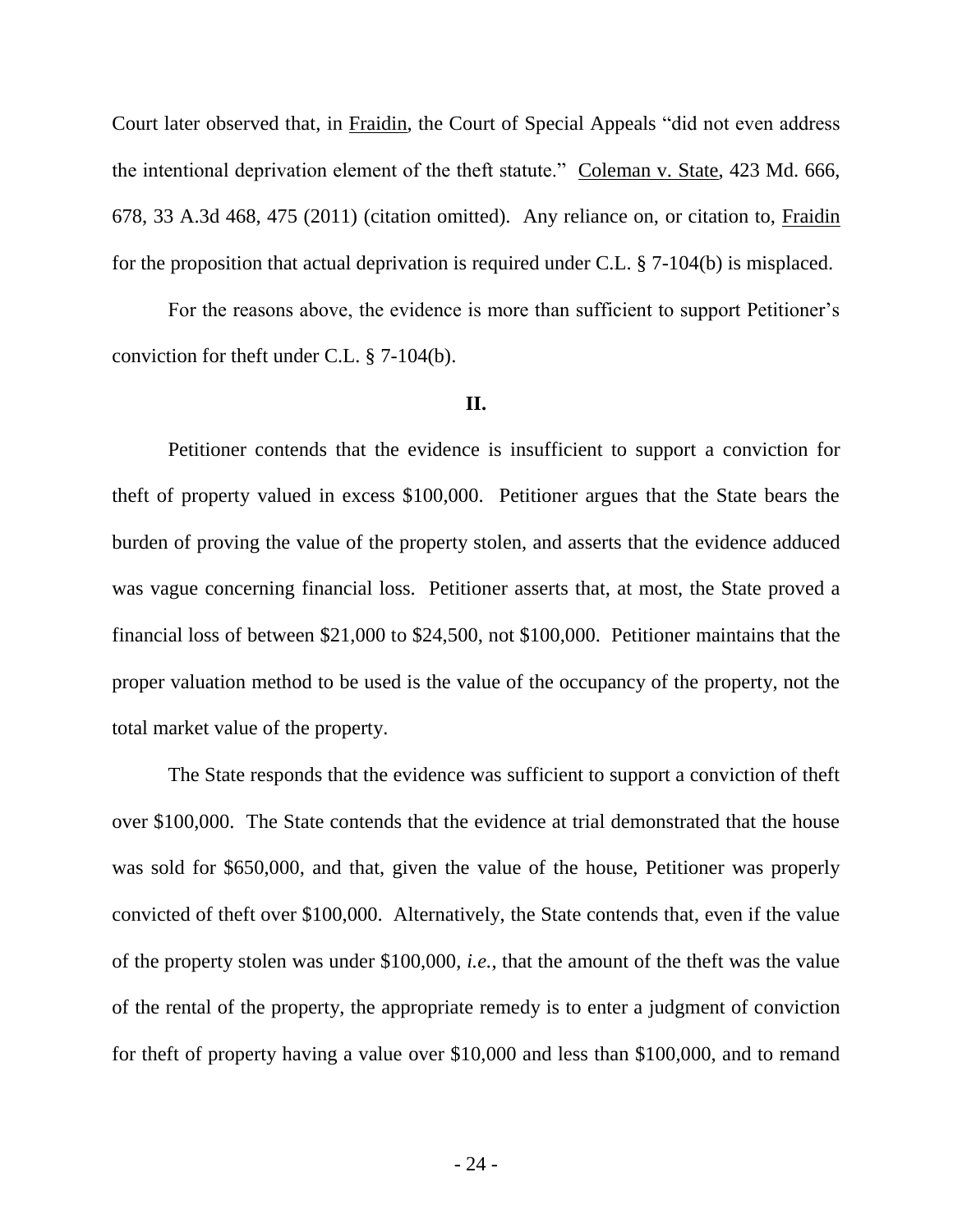for resentencing. We agree with Petitioner that the evidence was insufficient to support a conviction for theft of property in excess of \$100,000, and explain.

The general theft statute sets forth penalties dependent on the value of the property or services stolen. C.L. § 7-104(g). C.L. § 7-103 provides, in relevant part:

(a) *"Value" defined.* – In this section, "value" means:

(1) the market value of the property or service at the time and place of the crime; or

(2) if the market value cannot satisfactorily be ascertained, the cost of the replacement of the property or service within a reasonable time after the crime.

(b) *In general.* – The value of property or service under this part shall be determined in accordance with this section.

The Court of Special Appeals has stated that "[w]hether a theft is a felony or a misdemeanor depends on the value of the property *that was the subject of the theft*." Lane v. State, 60 Md. App. at 425, 483 A.2d at 376 (emphasis in original) (citation omitted). The State bears the burden of proving that the property stolen has value and, if seeking an enhanced penalty, the value of the property stolen. See Mercer v. State, 237 Md. 479, 484-85, 206 A.2d 797, 801 (1965) ("[T]he State has the burden of showing that the article taken had a value of \$100 or more."); Jackson v. State, 10 Md. App. 337, 348, 270 A.2d 322, 327-28 (1970), cert. denied, 260 Md. 721 (1971) ("Of course, the State must prove the value of the goods received to establish the punishment authorized[.]").

As to convictions for lesser included offenses, in Brooks v. State, 314 Md. 585, 586, 552 A.2d 872, 873 (1989), a robbery case, we held that the evidence was insufficient to establish robbery with a deadly or a dangerous weapon within the meaning of a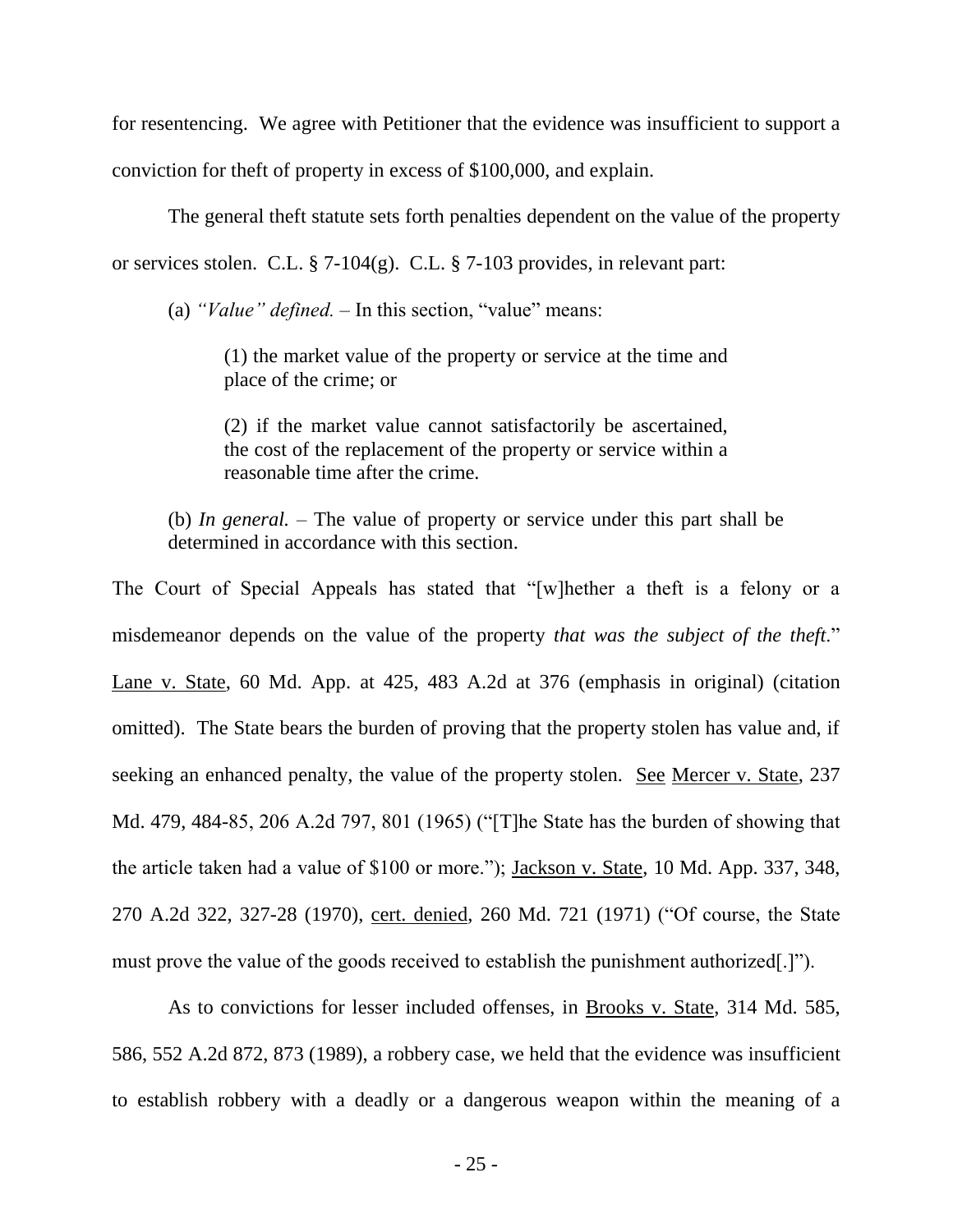criminal statute. Nonetheless, although reversing the Court of Special Appeals with

directions to remand the case to the trial court, we held:

There need be no new trial, however. When the jury convicted [the defendant] of armed robbery, it necessarily convicted him of simple robbery as well. We shall further direct that the judgment in the trial court be vacated, that a verdict of guilty of robbery be entered, and that [the defendant] then be sentenced on the robbery conviction. *E.g.*, *United States v. Dickinson*, 706 F.2d 88, 92-93 (2d Cir. 1983) (when there is insufficient evidence to convict of a greater offense, appellate court may reverse conviction and enter judgment on a lesser-included offense); *Dickensen v. Israel*, 482 F. Supp. 1223, 1225-1226 (E.D. Wis. 1980), *aff'd*, 644 F.2d 308 (7th Cir. 1981) (same); *State v. Grant*, 177 Conn. 140, 147-419, 411 A.2d 917, 920-921 (1979) (same); *see Morris v. Mathews*, 475 U.S. 237, 246- 247, 106 S. Ct. 1032, 1038, 89 L. Ed. 2d 187, 197 (1986) (defendant"s jeopardy-barred conviction may be cured by reducing it to a conviction of a lesser-included offense which is not jeopardy-barred).

Brooks, 314 Md. at 601, 552 A.2d at 880-81 (some citations omitted). See also Smith v. State, 412 Md. 150, 166, 985 A.2d 1204, 1214 (2009) (If a conviction for a greater offense is reversed, a defendant may be convicted of a lesser included offense without a new trial, so long as the reversal is not due to inconsistent verdicts.) (Citation omitted).

Here, although the State does not contend that Petitioner stole fee simple title or ownership to 2742 Kirk Drive, or asported away the house, the State argues that the value of the property stolen–the occupancy of the home for a period of months–is equivalent to the value of the home itself. It is undisputed that the theft involved the occupancy or possession of the house without payment to the lawful owner and absent authorization or consent of the lawful owner. We agree with the thorough and well-reasoned dissenting opinion of Judge Kehoe that, under this circumstance, "the proper approach is the one set forth in *Perry*, [864 N.E.2d at 211,] namely, to determine the fair market value of the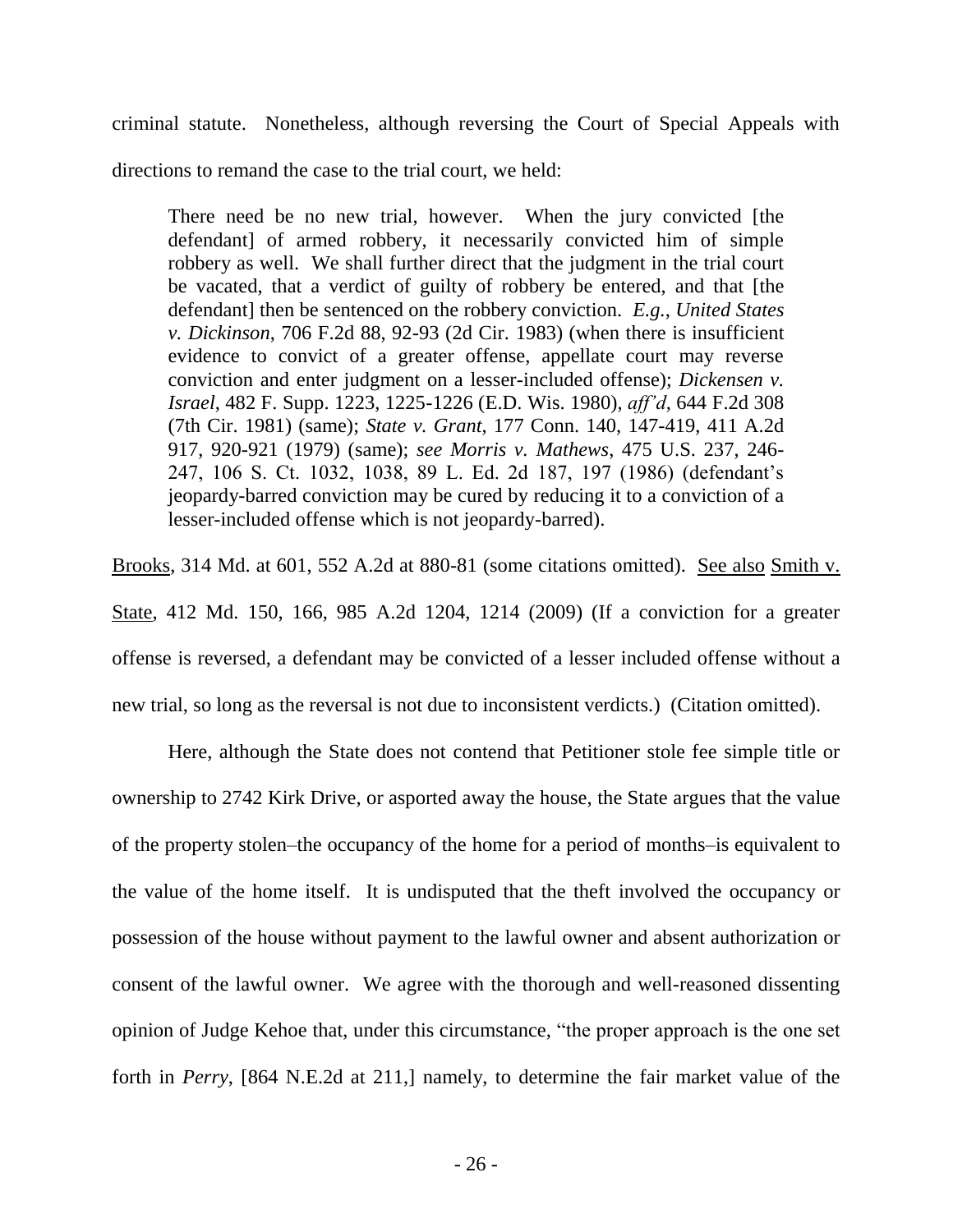right to possess the house during the period of [Petitioner]'s occupancy." As Judge Kehoe aptly explained, "title ownership of real property is distinct from the right to occupy."

We reject Petitioner's argument that rental value is not relevant in this case because Petitioner was not charged with stealing rental value, *i.e.*, Petitioner was charged with theft of the house. As discussed above, theft of a house, which was properly charged in the indictment, can be achieved in numerous ways, including occupying or possessing the house without authorization or consent of the lawful owner and without payment to the lawful owner. The indictment need not specify whether the value of the stolen property is to be calculated based on fair market rental value or fair market value so long as the indictment charges that the property alleged to have been stolen is a thing of a certain value.

Likewise, we reject the argument that rental value attaches only to certain types of property, such as a hotel room or a boarding house, and not to a house that is vacant and not being leased. This argument strikes us as disingenuous. Obviously, a house, like a hotel room or a boarding house, may be rented or leased, at the owner's discretion. That an owner is not in the process of offering a house or room for rent, or that there is not a demand on a particular day to rent the house or room, does not mean that the house or room is incapable of being rented or that the lawful owner could not collect rent from tenants. Stated otherwise, the absence of a tenant or an attempt to procure a tenant does not mean that occupancy of the house or room is not a thing of value.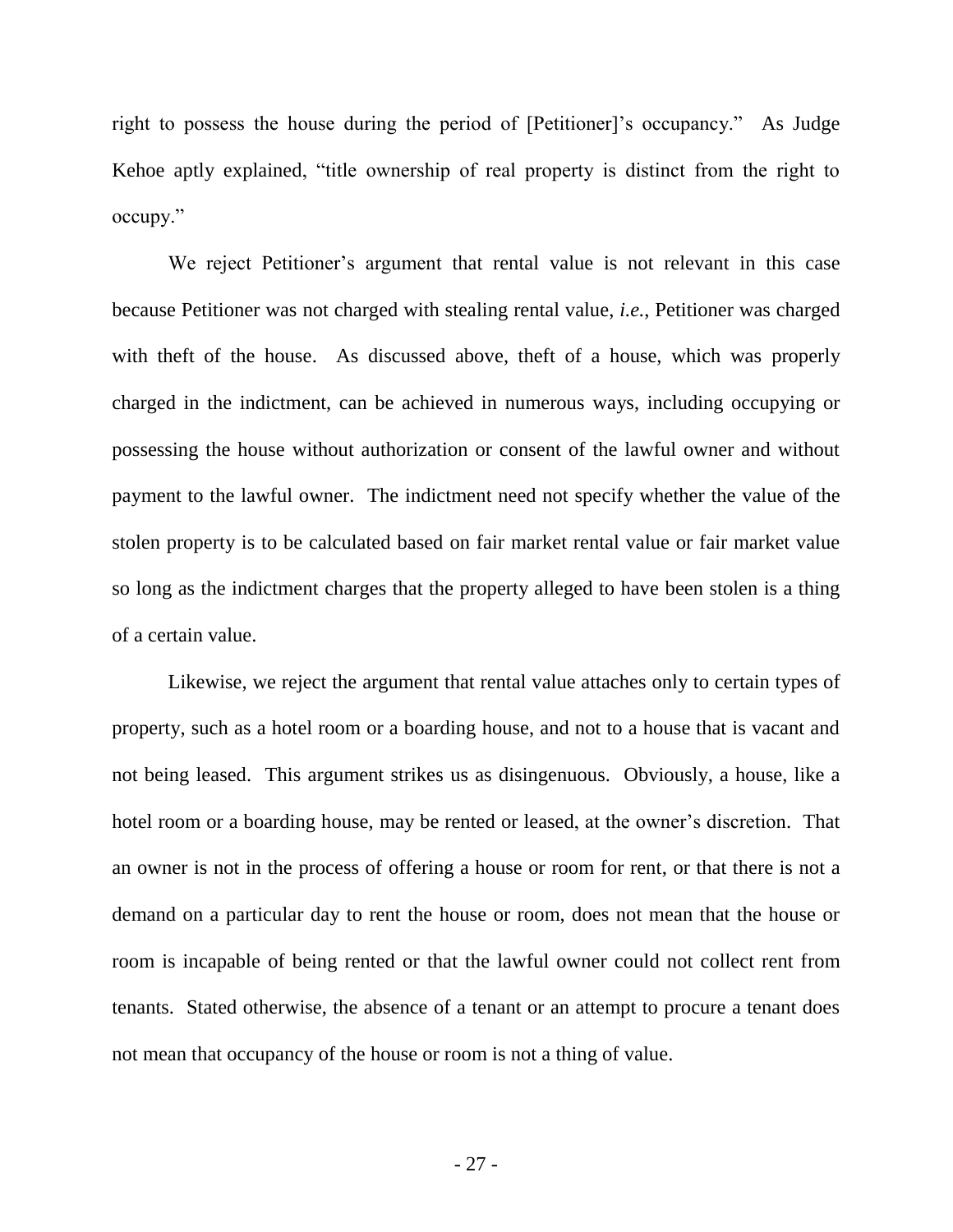Like Judge Kehoe, we are convinced that the appropriate measure of the value of the property stolen in this case is the fair market rental value of the house at 2742 Kirk Drive. The evidence at trial demonstrated that Brathwaite's monthly mortgage payment was approximately \$6,000, and that her monthly payment to the builder was an additional \$2,500 to \$3,500. According to Michelle, she and Petitioner signed a lease agreeing to pay \$3,500 per month to rent the home at 2742 Kirk Drive. Michelle testified that she and Petitioner moved into the home in March 2010, and vacated the home around the first of October 2010, after a period of approximately seven months. Thus, the State demonstrated a financial loss, at a minimum, of \$24,500, and, at a maximum, of \$66,500. As such, we agree with the Judge Kehoe that the evidence was insufficient to support Petitioner's conviction for theft of property valued in excess of \$100,000.

In finding Petitioner guilty of theft of property valued in excess of \$100,000, the jury, of necessity, found Petitioner guilty of theft of property of a value of at least \$10,000. Although we reverse the conviction for theft of property valued in excess of \$100,000, a new trial is not required. Rather, as in Brooks, 314 Md. at 601, 552 A.2d at 880-81, we direct that the judgment of the trial court as to this count be vacated, that a verdict of guilty of theft of property having a value of at least \$10,000 but less than \$100,000 be entered, and that on remand Petitioner then be sentenced on the conviction.<sup>9</sup>

<sup>&</sup>lt;sup>9</sup>Such a result is consistent with Petitioner's position in the Petition for Writ of Certiorari: "[I]f the reversal is limited to the element of value, resentencing on the theft count is in order."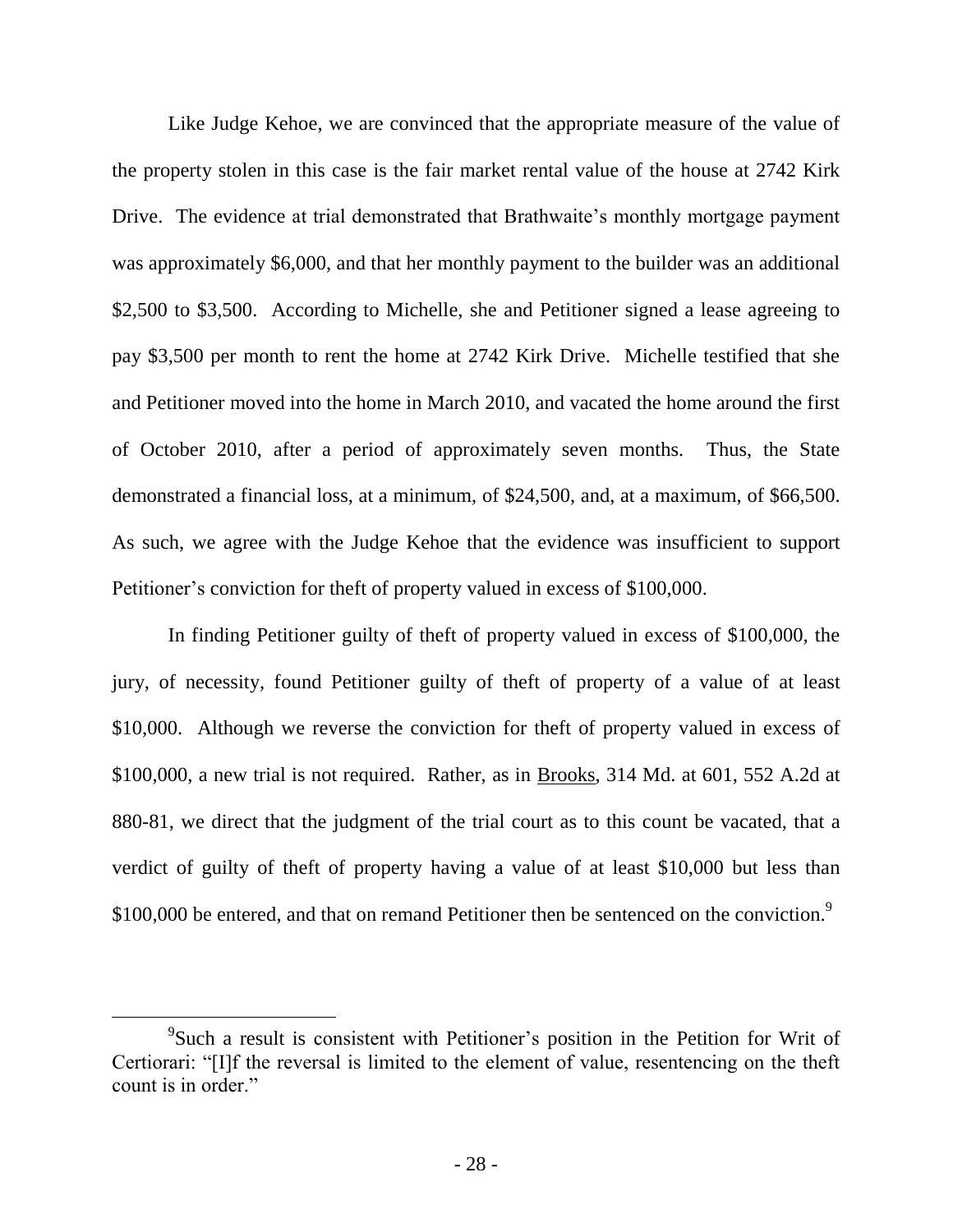Petitioner contends that the evidence was insufficient to support his conviction for first-degree burglary. Specifically, Petitioner asserts that he was charged with breaking and entering the property "with the intent to commit theft," and argues–as he did with the theft conviction–that he did not commit theft, and that the intent to occupy an "abandoned property" is not an intent to commit theft. Petitioner argues that the house was not a "dwelling" within the meaning of the burglary statute because Brathwaite had abandoned the house in July 2009 and Severn Bank did not yet own the property at the time of his occupancy. As a final matter, Petitioner maintains that there was no evidence of a breaking because there were no broken doors or windows and, according to Petitioner, no force or deception was utilized to gain entry into the house.

The State contends that the house was a dwelling, and that its vacancy for a period of months did not deprive the house of its status as a dwelling. The State argues that the evidence was sufficient to establish a breaking because testimony demonstrated that there was "illegitimacy" in Petitioner's use of keys and a garage door opener to enter the home.

C.L. § 6-202(a) prohibits first-degree burglary; specifically, "[a] person may not break and enter the dwelling of another with the intent to commit theft or a crime of violence." As used in the statute, the terms "break" and "dwelling" "retain [their] judicially determined meaning[s] except to the extent that [the] meaning[s are] expressly or impliedly changed in this subtitle." C.L. § 6-201(b) and (e).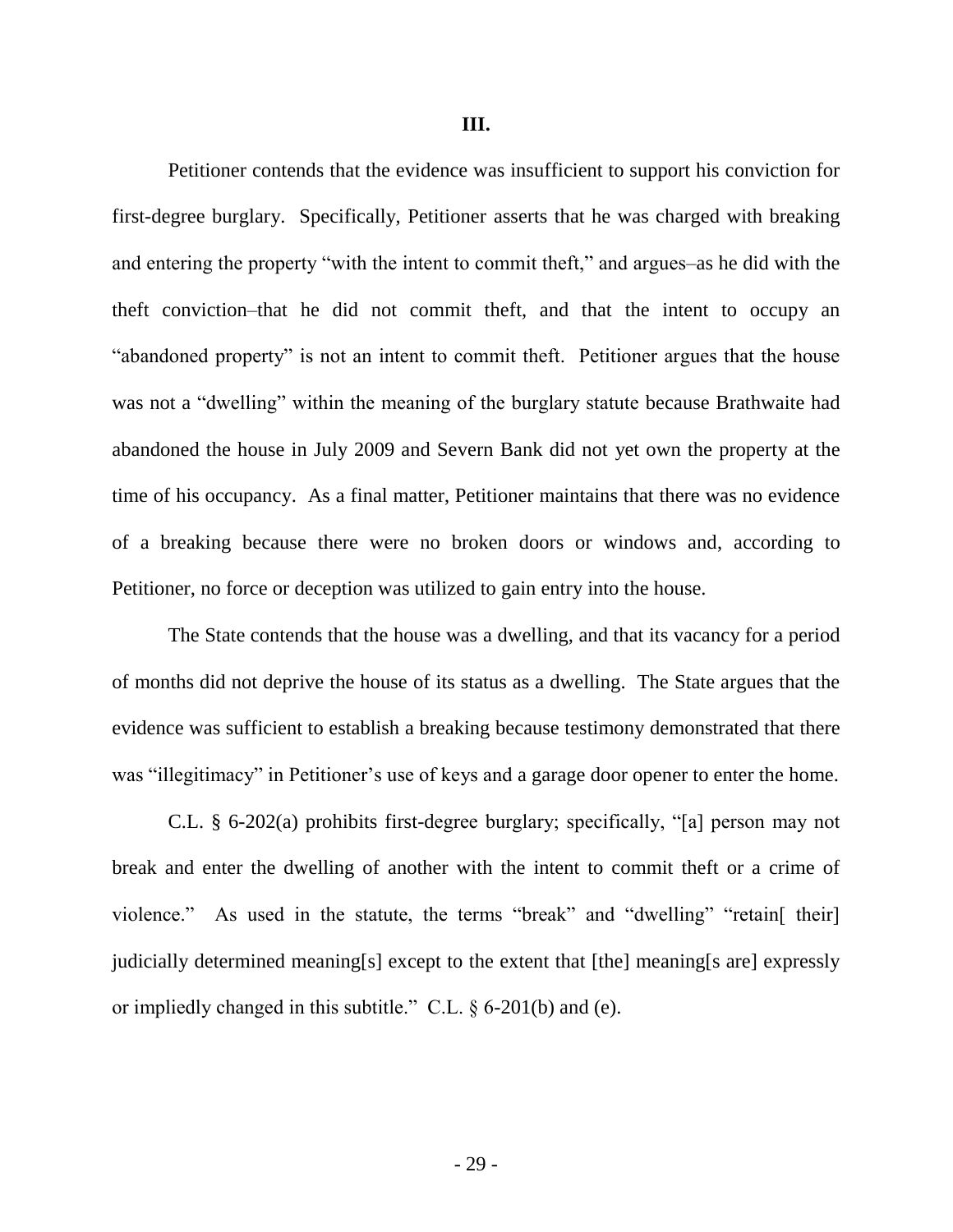In McKenzie v. State, 407 Md. 120, 121-22, 962 A.2d 998, 999 (2008), we held that an apartment vacant between tenancies was a "dwelling" for purposes of the fourthdegree burglary statute. In so concluding, we stated:

To be a dwelling, the place must be of human habitation, that is, a "place to sleep in[.]" A structure does not become a dwelling until someone occupies it. Once a dwelling, however, the structure does not lose its character as a dwelling simply because it is left vacant for a time. The length of the vacancy, moreover, does not, of itself, disturb the character of the place as a dwelling. "Certain it is that the dweller and his entire household may be away for months, without depriving the house of its character as his dwelling."

Id. at 127, 962 A.2d at 1002 (citations omitted). We observed:

To be sure, burglary does not require that the dwelling be occupied by its residents at the time of the breaking; however, the law distinguishes a temporarily unoccupied dwelling house from a building [that], although at times used as a dwelling, has at the time of the breaking *been abandoned by its occupants*. The former is a proper subject of burglary; the latter is not.

Id. at 133, 962 A.2d at 1005 (emphasis in original) (internal quotation marks omitted) (quoting Wallace v. State, 63 Md. App. 399, 407, 492 A.2d 970, 975, cert. denied, 304 Md. 301, 498 A.2d 1186 (1985)). And, in McKenzie, id. at 133, 962 A.2d at 1007, we stated: "To the extent that any of the case law developed in the Court of Special Appeals intimates to the contrary, [*i.e.*, that a unit between rentals is not a "dwelling,"] it is hereby overruled to that extent."

In Jones v. State, 395 Md. 97, 101, 118-19, 909 A.2d 650, 652, 662 (2006), upon finding evidence insufficient to establish a breaking, we stated that "[a] breaking occurs where there has been either an actual breaking or a constructive breaking." (Citations omitted). "Actual breaking" occurs by "unloosing, removing or displacing any covering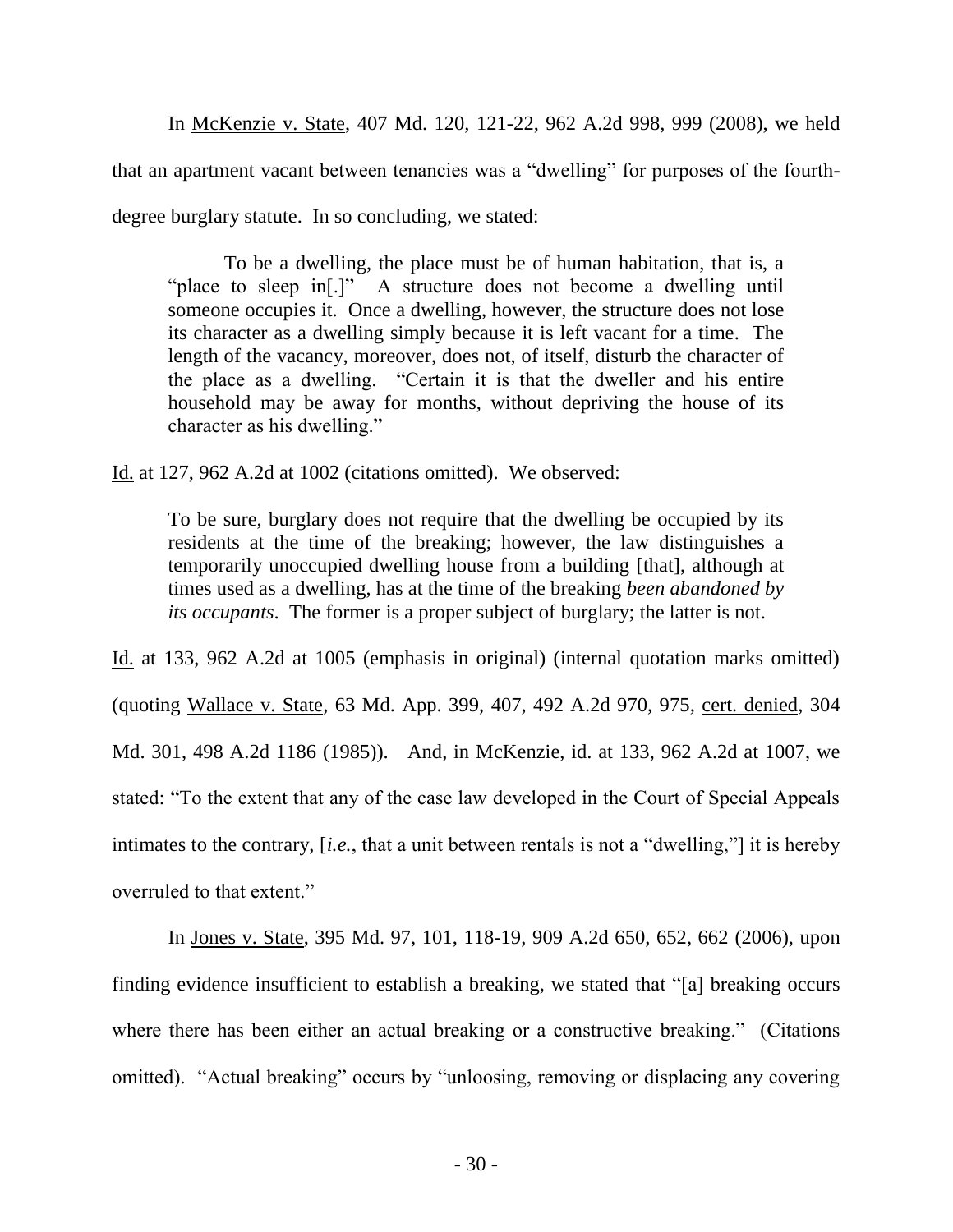or fastening of the premises." Id. at 119, 909 A.2d at 663 (citation and internal quotation marks omitted). "Constructive breaking," on the other hand, "involves entry gained by artifice, fraud, conspiracy or threat." Id. at 119, 909 A.2d at 663 (citation omitted).

To begin, we dispose of Petitioner"s argument that, because he did not commit theft, or have the intent to do so, there was insufficient evidence to support the burglary conviction. Petitioner"s contention is without merit. As set forth in detail above, the evidence was sufficient for the jury to have concluded that Petitioner committed theft, and, as a corollary, that he broke and entered the property "with the intent to commit theft." The first-degree burglary statute does not require the completion of the crime of theft, but rather only "the intent to commit theft." C.L.  $\S$  6-202(a). It would be nonsensical to conclude that the evidence was sufficient to support the theft conviction, but not sufficient to support a burglary conviction, where an element of first-degree burglary is the intent to commit a theft.<sup>10</sup>

As to whether the home at 2742 Kirk Drive was a "dwelling" for purposes of the burglary statute, our holding in McKenzie is instructive. In McKenzie, 407 Md. at 127, 962 A.2d at 1002, we recognized that a dwelling is a place to sleep in, and that once a structure becomes a dwelling, by virtue of someone having occupied it, it "does not lose its character as a dwelling simply because it is left vacant for a time." (Citations

 $10$ On brief, the State asserts that Petitioner's argument that he did not commit a theft, and therefore did not commit a burglary, is not preserved for appellate review as the argument was not raised in the motion for judgment of acquittal, in the Court of Special Appeals, or in the Petition for Writ of Certiorari. We need not address the matter of preservation, however, as the sufficiency of the evidence as to the theft conviction has already been determined by this Court, and Petitioner"s argument lacks merit on its face.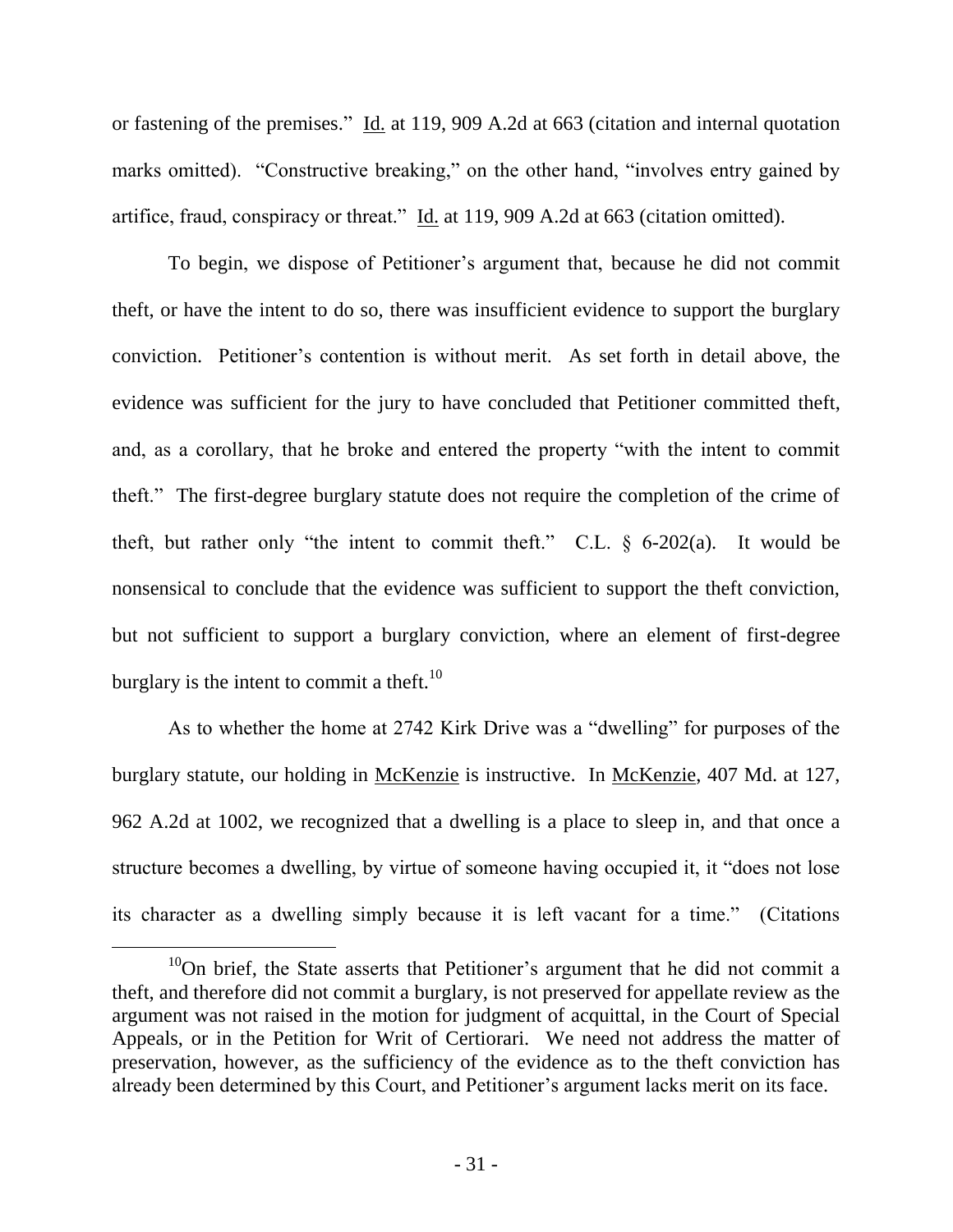omitted). Indeed, a dweller may leave his or her home for months, "without depriving the house of its character as his [or her] dwelling." Id. at 127, 962 A.2d at 1002 (citation omitted). There exists a distinction for purposes of burglary between a temporarily unoccupied dwelling and a dwelling that has been completely "abandoned by its occupants." Id. at 133, 962 A.2d at 1005 (citation omitted). As such, in McKenzie, id. at 135, 962 A.2d at 1007, we held that an unoccupied apartment between rentals, but suitable for occupancy, was a dwelling for purposes of fourth-degree burglary.

Likewise, in this case, the unoccupied home at 2742 Kirk Drive, vacant, but suitable for occupancy–and, indeed, occupied by Petitioner and his family for seven months–was a dwelling for purposes of first-degree burglary. Clearly, the home was a dwelling in June 2007, when Brathwaite first moved into the newly built structure and slept in the home nightly. Brathwaite continuously resided in the home for the next two years until July 2009, when she moved out. Although Brathwaite moved out of the home, there was no testimony suggesting that she intended the home to remain forever vacant or unoccupied by others. Indeed, Brathwaite had initially attempted to sell the home on the open market. Brathwaite left the home intact with the windows and doors locked and intended to sell the house as a dwelling. Colander, general counsel and vice president of Severn Bank, testified that she worked on behalf of the bank to take possession of the property for the bank so that it could be sold to an individual who would occupy it. And, as the Court of Special Appeals noted, "[b]etween the time of her departure and the time the property was purchased by the bank, Brathwaite could have legally returned to the home at any time." Petitioner moved into the property in March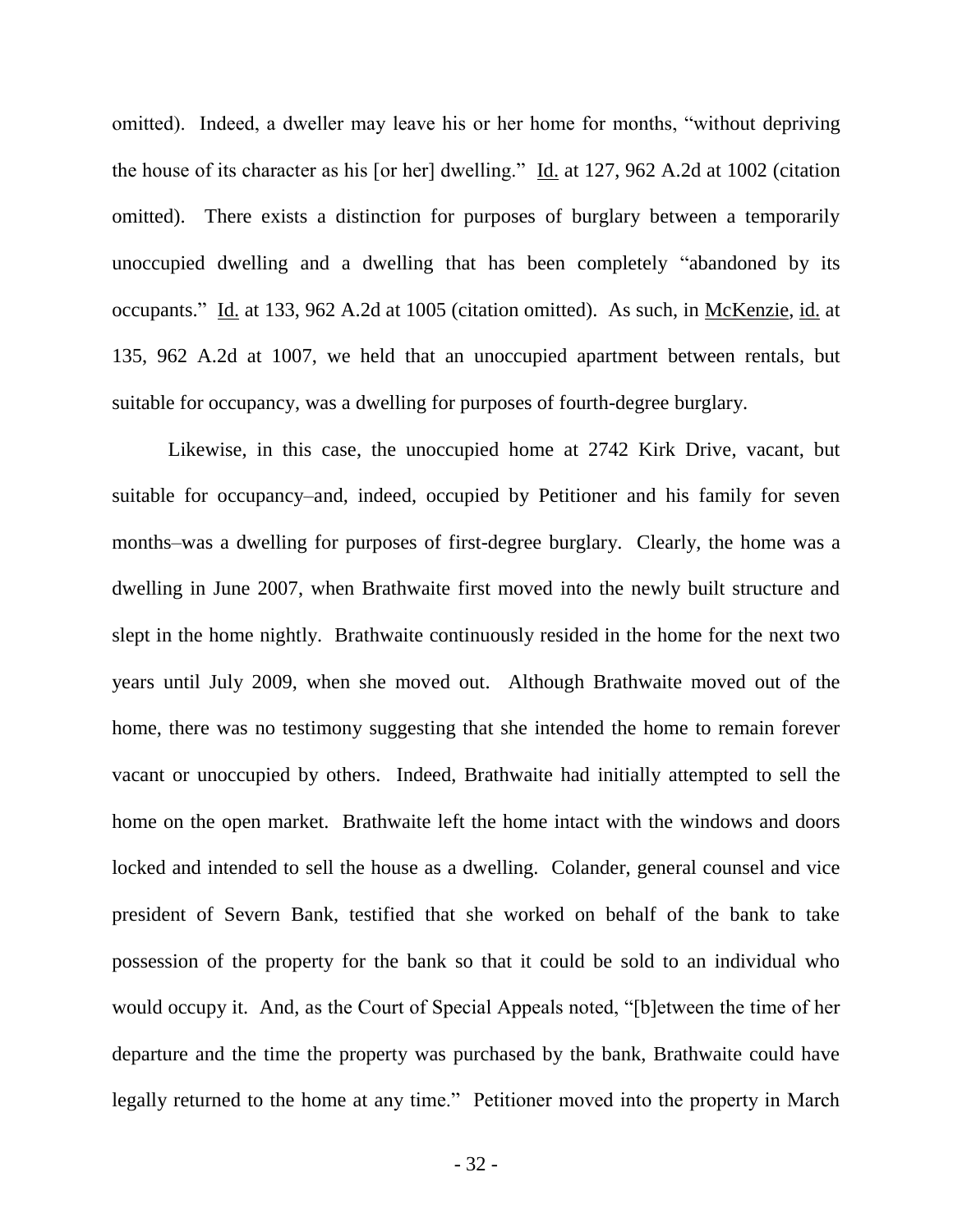2010, only eight months after Brathwaite moved out, and found the home intact and suitable for occupancy. The dwelling did not lose its character as a dwelling, under these circumstances, simply because it was unoccupied for an eight-month period.

We reject Petitioner's contention that there was no evidence of a "breaking" because he used keys and a garage door opener to access the home, and did not break any windows or doors, or use force to gain entry. An "actual breaking" can occur by "turning a key or knob[.]" Jones, 395 Md. at 119, 909 A.2d at 663 (citation omitted). There was sufficient evidence for a determination beyond a reasonable doubt that Petitioner obtained the keys and garage door opener, which he used to access the home, without authorization from Brathwaite. Brathwaite testified that she did not know Petitioner or anybody named Derrick Williams. Brathwaite testified that she did not rent the property to anyone, and she did not make or authorize her signature on Petitioner"s lease. This testimony supports the conclusion beyond a reasonable doubt that Petitioner obtained the keys and garage door opener without Brathwaite"s authorization. Taken in the light most favorable to the State, the evidence presented at trial was sufficient to establish a "breaking" and to support a conviction for first-degree burglary.

> **JUDGMENT OF THE COURT OF SPECIAL APPEALS REVERSED, IN PART, AND AFFIRMED, IN PART, AS STATED IN THE OPINION. CASE REMANDED TO THAT COURT WITH DIRECTIONS TO: VACATE THE JUDGMENT OF CONVICTION FOR THEFT OF PROPERTY VALUED IN EXCESS OF \$100,000; ENTER A JUDGMENT OF CONVICTION FOR THEFT OF PROPERTY HAVING A VALUE OF AT LEAST \$10,000 BUT LESS THAN \$100,000;**